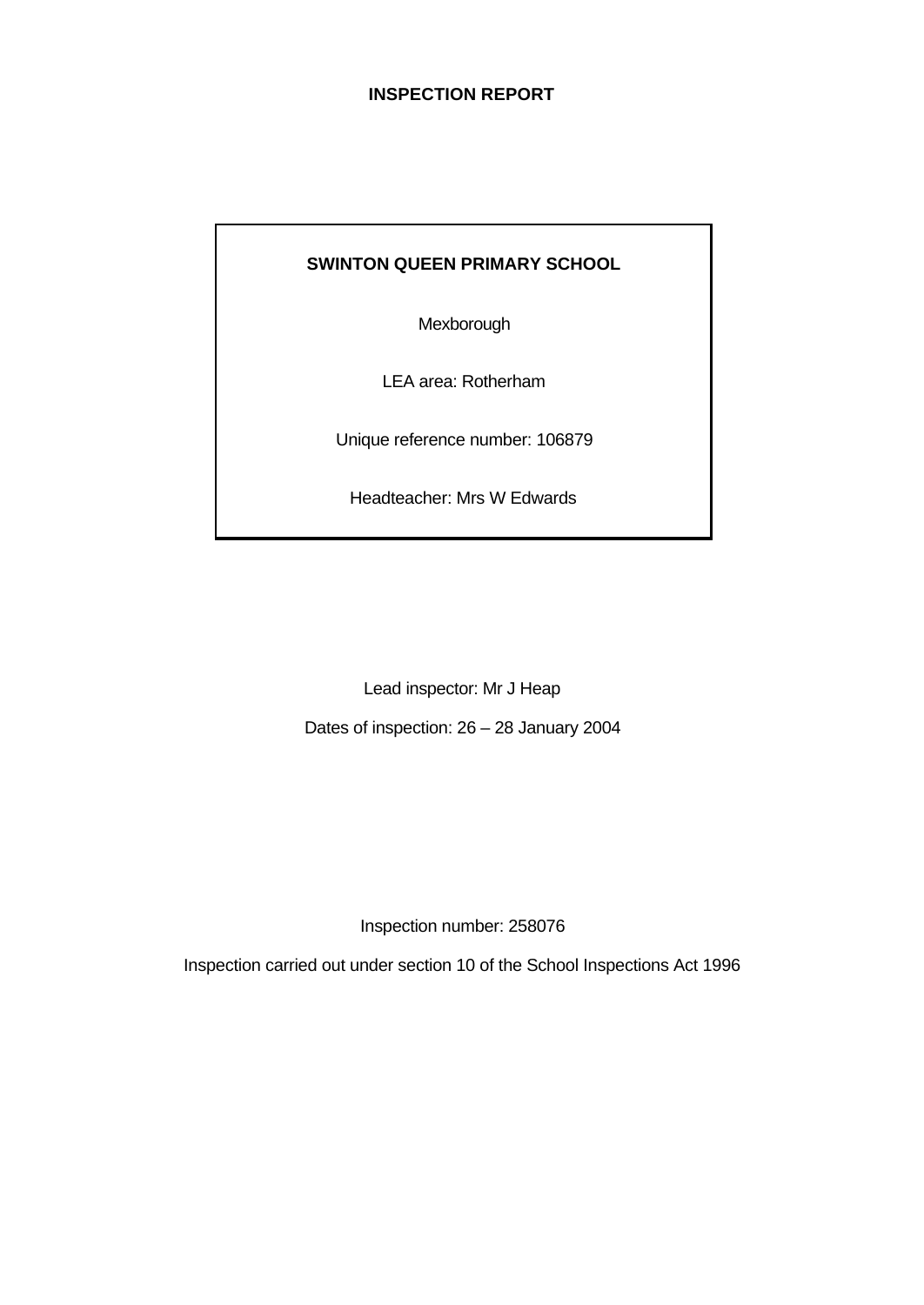# © Crown copyright 2004

This report may be reproduced in whole or in part for non-commercial educational purposes, provided that all extracts quoted are reproduced verbatim without adaptation and on condition that the source and date thereof are stated.

Further copies of this report are obtainable from the school. Under the School Inspections Act 1996, the school must provide a copy of this report and/or its summary free of charge to certain categories of people. A charge not exceeding the full cost of reproduction may be made for any other copies supplied.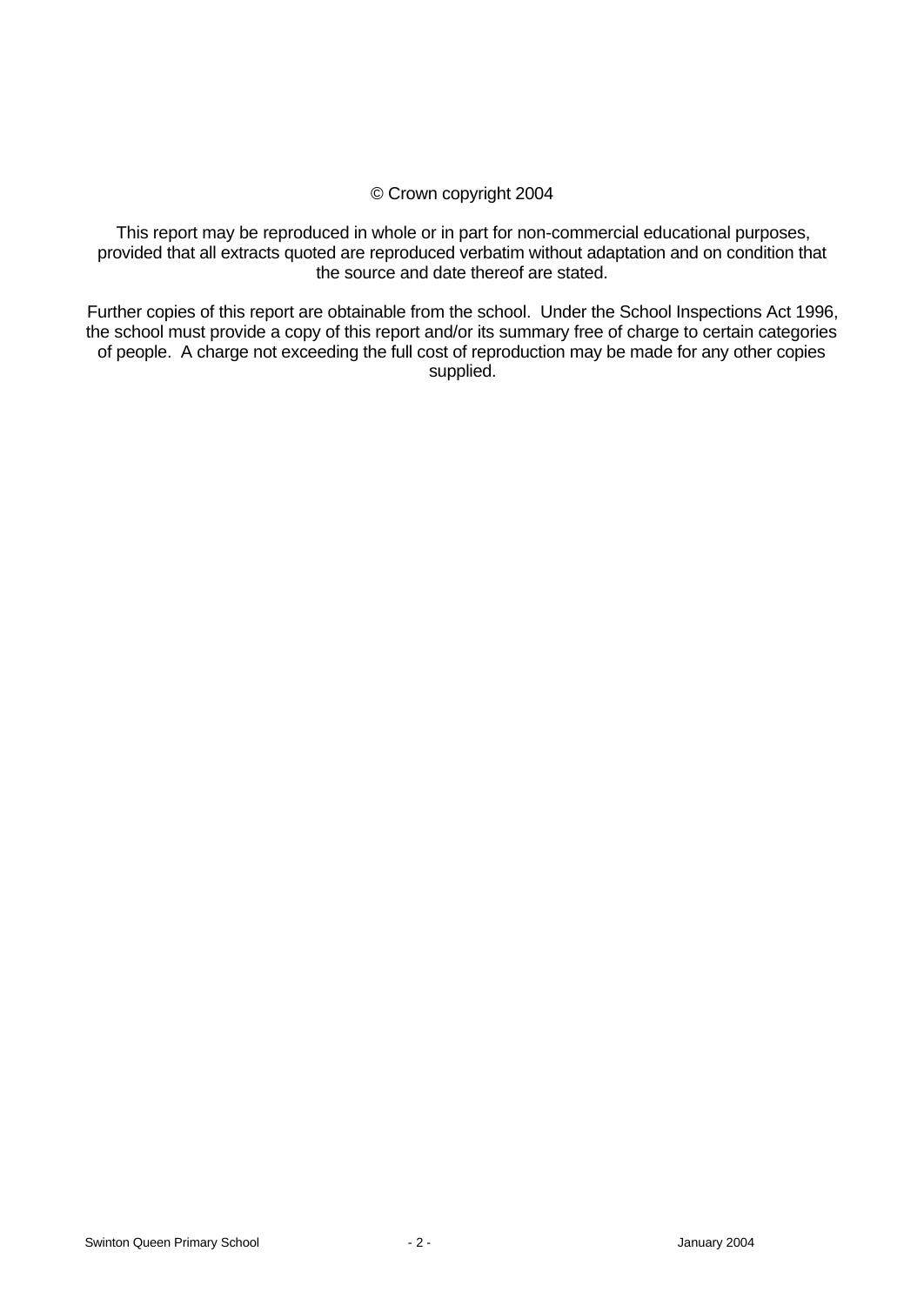# **INFORMATION ABOUT THE SCHOOL**

| Type of school:              | Primary                                                  |
|------------------------------|----------------------------------------------------------|
| School category:             | Community                                                |
| Age range of pupils:         | 3 to 11 years                                            |
| Gender of pupils:            | Mixed                                                    |
| Number on roll:              | 294.5 (fte)                                              |
| School address:              | Queen Street<br>Swinton<br>Mexborough<br>South Yorkshire |
| Postcode:                    | <b>S64 8NE</b>                                           |
| Telephone number:            | 01709 570 438                                            |
| Fax number:                  | 01709 512 965                                            |
| Appropriate authority:       | The governing body                                       |
| Name of chair of governors:  | Mr R Podmore                                             |
| Date of previous inspection: | 9 June 1998                                              |

# **CHARACTERISTICS OF THE SCHOOL**

Swinton Queen is a primary school that caters for pupils between the ages of three and eleven. It is situated in Swinton, near to the town of Rotherham. There are 278 pupils on the roll of the main school: 135 boys and 143 girls. This is above the average sized school in England. The roll has decreased a little in recent years. Pupils arrive at school reflecting the full range of attainment levels, but overall attainment on entry is average. Pupils are organised into eleven classes, two of which have more than a single age group of pupils. The pupils come from a large, suburban catchment area which has few signs of deprivation. Housing ranges from local authority estates to private individual dwellings. The vast majority of pupils are white and there are representatives from a range of ethnic heritages. One pupil is learning English as an additional language. Eighteen per cent of pupils are entitled to free school meals: this is around the national average. There are 59 pupils (20 per cent) on the list of special educational needs and the majority have moderate learning or behavioural difficulties. This is around the national average. Five pupils (1.8 per cent) have a statement of special educational need, which is around the national average. There has been staff upheaval with some teachers being away from school for long periods of time. The school has received the following awards:

- School Achievement Award in 2003;
- Investors in People in 2003;
- Activemark in 2003
- Healthy Schools Mark in 2003.

The school has a 33-place nursery which is near to full. Children enter the nursery at the age of three years, and the children in the most recent intake have broadly average scores in English, mathematics and social skills indicators.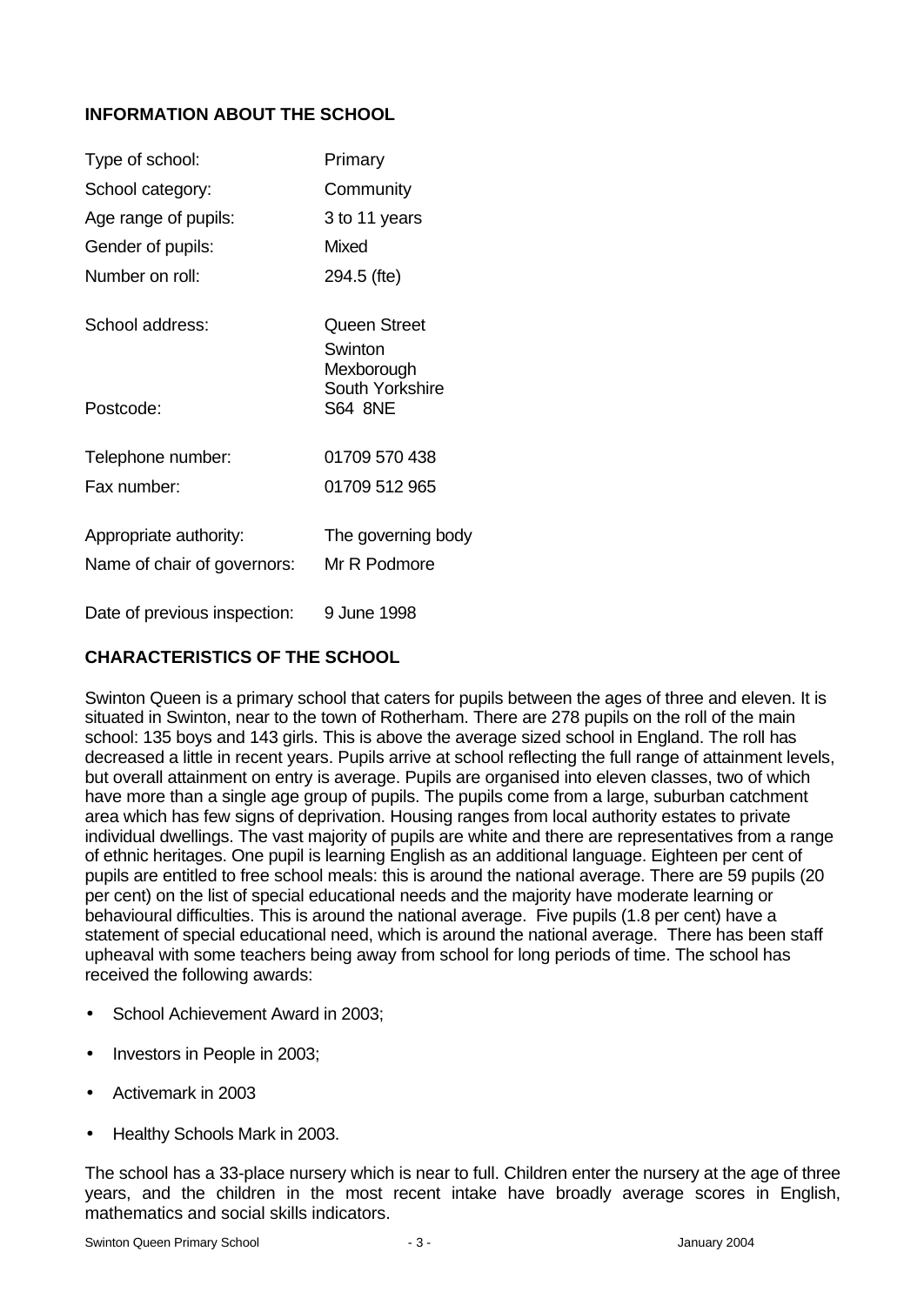# **INFORMATION ABOUT THE INSPECTION TEAM**

| Members of the inspection team |             |                | <b>Subject responsibilities</b>                     |
|--------------------------------|-------------|----------------|-----------------------------------------------------|
| 18824                          | J Heap      | Lead inspector | English                                             |
|                                |             |                | Physical education                                  |
|                                |             |                | Religious education                                 |
|                                |             |                | English as an additional language                   |
| 9798                           | V Ashworth  | Lay inspector  |                                                     |
| 32234                          | E Jackson   | Team inspector | Science                                             |
|                                |             |                | Art and design                                      |
|                                |             |                | Design and technology                               |
|                                |             |                | Music                                               |
|                                |             |                | Areas of learning in the Foundation<br><b>Stage</b> |
| 32283                          | D Goodchild | Team inspector | <b>Mathematics</b>                                  |
|                                |             |                | Information and communication<br>technology         |
|                                |             |                | Geography                                           |
|                                |             |                | History                                             |
|                                |             |                | Special educational needs                           |

The inspection contractor was:

Nord Anglia School Inspection Services Anglia House Clarendon Court Carrs Road **Cheadle Stockport** SK8 2LA

Any concerns or complaints about the inspection or the report should be made initially to the inspection contractor. The procedures are set out in the leaflet *'Complaining about Ofsted Inspections'*, which is available from Ofsted Publications Centre (telephone 07002 637833) or Ofsted's website (www.ofsted.gov.uk).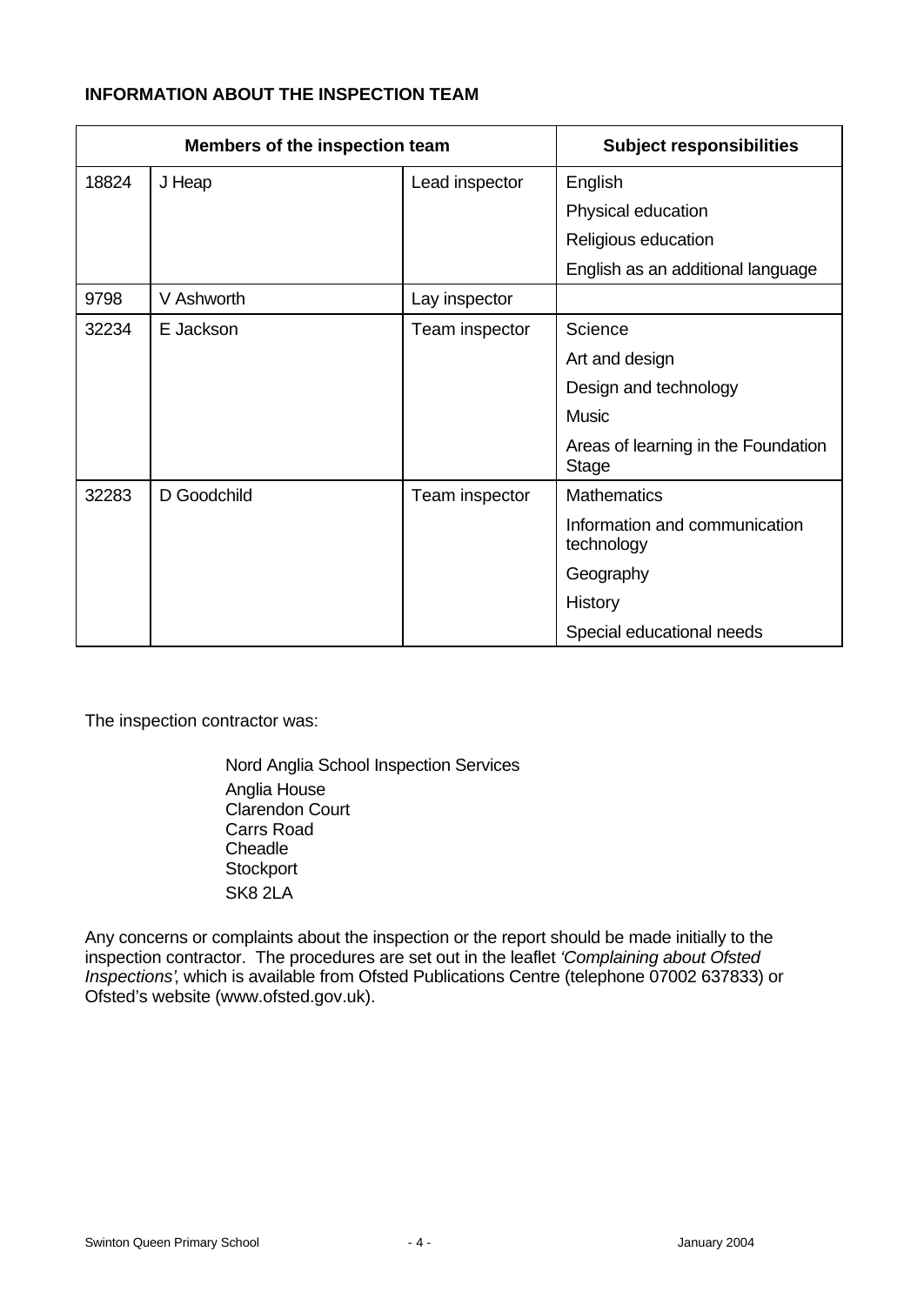# **REPORT CONTENTS**

|                                                                                                                                    | Page |
|------------------------------------------------------------------------------------------------------------------------------------|------|
| <b>PART A: SUMMARY OF THE REPORT</b>                                                                                               | 6    |
| <b>PART B: COMMENTARY ON THE MAIN INSPECTION FINDINGS</b>                                                                          |      |
| <b>STANDARDS ACHIEVED BY PUPILS</b>                                                                                                | 8    |
| Standards achieved in areas of learning, subjects and courses                                                                      |      |
| Pupils' attitudes, values and other personal qualities                                                                             |      |
| <b>QUALITY OF EDUCATION PROVIDED BY THE SCHOOL</b>                                                                                 | 12   |
| Teaching and learning<br>The curriculum<br>Care, guidance and support<br>Partnership with parents, other schools and the community |      |
| <b>LEADERSHIP AND MANAGEMENT</b>                                                                                                   | 16   |
| PART C: THE QUALITY OF EDUCATION IN AREAS OF LEARNING,<br><b>SUBJECTS AND COURSES</b>                                              | 19   |
| AREAS OF LEARNING IN THE FOUNDATION STAGE                                                                                          |      |
| <b>SUBJECTS IN KEY STAGES 1 and 2</b>                                                                                              |      |
| <b>PART D: SUMMARY OF THE MAIN INSPECTION JUDGEMENTS</b>                                                                           | 33   |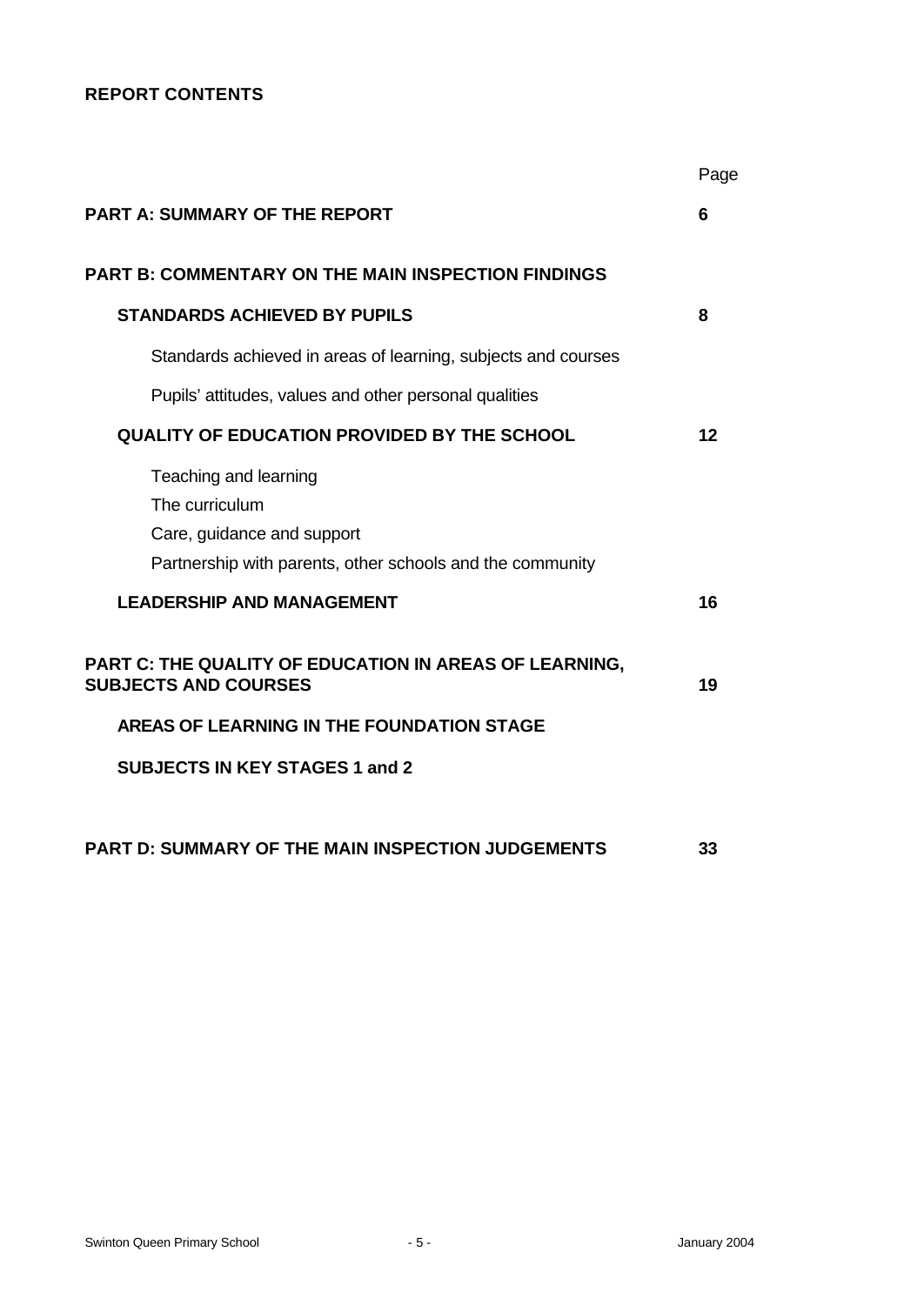# **PART A: SUMMARY OF THE REPORT**

# **OVERALL EVALUATION**

This is a **good** school that has many very good features. The school benefits from very good leadership and management and the very strong support of parents and pupils. Overall, standards are average in Years 1 to 6 and pupils' achievement is good because of the good teaching. All pupils benefit very well from what the school has to offer. Pupils' personal development is very strong because provision is good. Consequently, the school gives good value for money.

The school's main strengths and weaknesses are:

- In the 2003 national tests for 11 year olds, standards were above average in English.
- In the 2003 national tests for 7 year olds, standards were above average in writing.
- Overall, pupils' achievement is good, including pupils with special educational needs.
- Effective provision for pupils' personal development leads to very good attitudes and relationships.
- Overall, the quality of teaching and learning is good. Assessment is very thorough.
- The school has a very effective curriculum that is very strongly enhanced by activities that enrich the provision.
- The head teacher and senior colleagues provide very good leadership and management.
- Pupils are very well cared for and this is much appreciated by pupils and their parents.
- In mathematics, standards in problem-solving are not high enough.
- Standards in handwriting and spelling are not high enough.

There has been good improvement since the last inspection. The school has maintained the strengths identified in the last report and improved the areas identified as weaknesses. Pupils' attainment in information and communication technology has improved and provision is now very good; investigation skills are better in science, and there has been good improvement in assessment. In mathematics pupils' problem-solving is an area for development.

| <b>Results in National</b><br>Curriculum tests at the end |      | similar schools |      |      |
|-----------------------------------------------------------|------|-----------------|------|------|
| of Year 6, compared with:                                 | 2001 | 2002            | 2003 | 2003 |
| English                                                   |      |                 |      |      |
| mathematics                                               | B    |                 |      |      |
| science                                                   |      |                 |      |      |

# **STANDARDS ACHIEVED**

*Key: A - well above average; B – above average; C – average; D – below average; E – well below average Similar schools are those whose pupils attained similarly at the end of Year 2.*

Overall, pupils' achievement is **good**. Children enter reception with levels of attainment that reflect the full range, but are average overall. Children achieve well and by the time they enter Year 1 most will meet the goals they are expected to achieve by this age in personal, social and emotional development, communication, language and literacy, mathematics, knowledge and understanding of the world, physical and creative development. By the age of seven, standards seen are above average in reading, writing and average in mathematics. This represents good achievement for most pupils. By the age of 11, standards are above average in English, and average in mathematics and science. Pupils achieve well in Years 3 to 6, and this judgement is supported by the results of the school's tracking of pupils' achievements as they move through the school. These findings are similar to the results shown in the table above. Pupils with special educational needs and those learning English as an additional language make good progress towards the targets set for them. Overall, standards in English skills are mostly good enough in Year 6 but there is room for improvement in handwriting and spelling. In mathematics and science, pupils' investigation and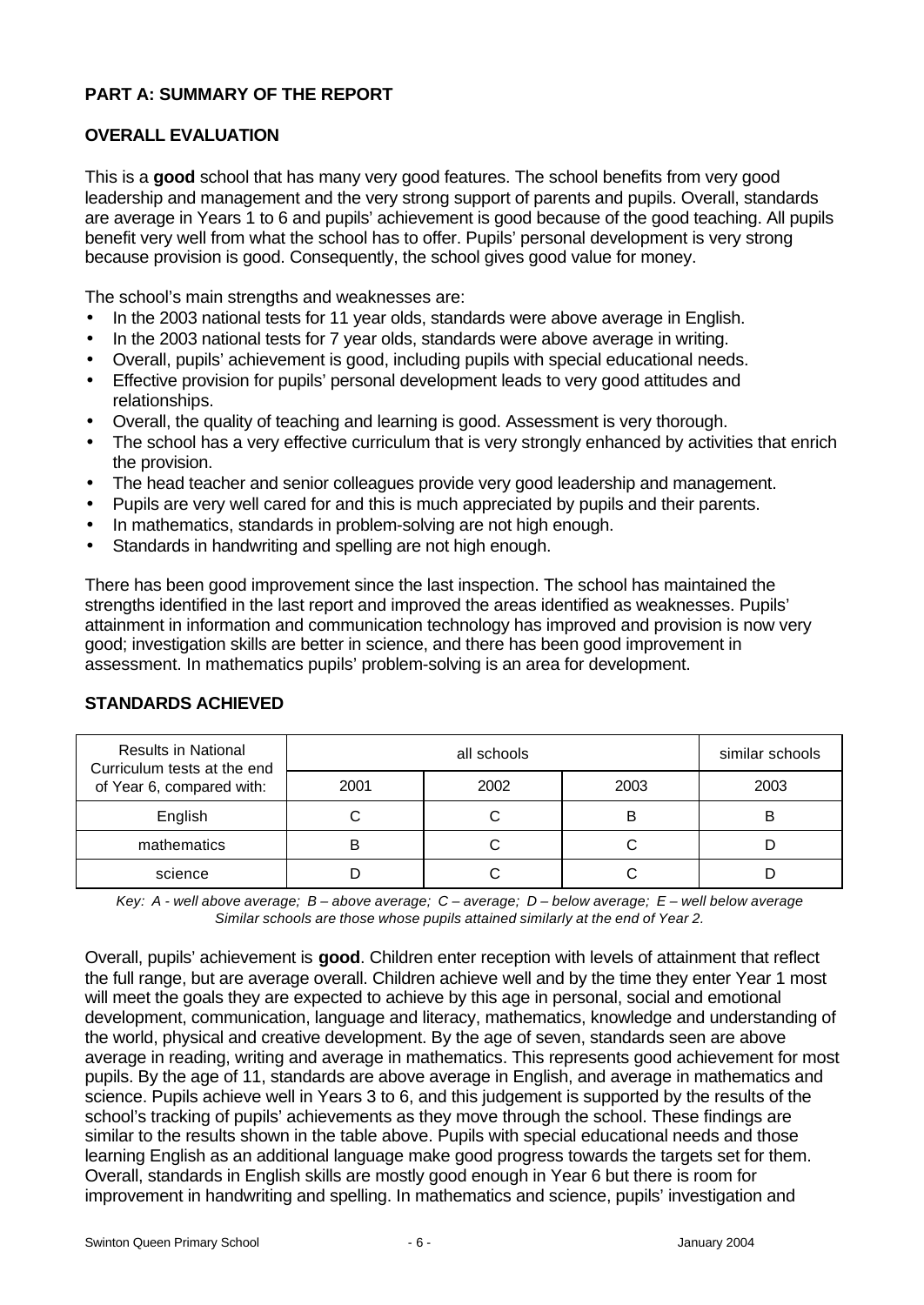problem-solving skills would be helped by clearer and better organised presentation of their work. Girls did better than the boys in the national tests but there is little evidence of significant differences in the present classes. The targets set by the school are challenging and high enough. Standards in information and communication technology are average, but improving. Standards in art and design, history and religious education are above average.

Overall, pupils' personal development is **very good**. Provision for pupils' spiritual, moral, social and cultural development is good. The particular strengths are the very strong attitudes, behaviour and relationships that are fostered. Pupils like school and attendance is satisfactory.

# **QUALITY OF EDUCATION**

Overall, the quality of education is **good**. The quality of teaching and learning is **good**. Over threequarters of the lessons were good or better. All teachers taught mainly good, or better lessons. The satisfactory teaching was spread throughout the school and amounted to single lessons for most of the teachers. Teachers know their subjects and plan lessons very well. They judge pupils' levels of attainment very accurately and meet the diverse needs in the classes. Provision for pupils with special educational needs and those learning English as an additional language is very effective. This is due mainly to the rigorous assessment of pupils' work that provides a high level of information about individuals and groups.

Overall, the curriculum is very good and is enriched by a very wide range of activities. All pupils benefit equally from what the school has to offer. Provision for reception children is very strong. The steps taken to ensure pupils' care, welfare, health and safety are very effective and a particular strength is the development of very good and trusting relationships with adults. Links with parents and the community are good. The school has very good and productive links with other schools and colleges.

# **LEADERSHIP AND MANAGEMENT**

Overall, leadership and management are **very good**. The headteacher provides very good leadership and a clearly articulated vision for the school that embraces strong academic and caring values. This has been important at a time of change when the quality of teaching and standards have been adversely affected by staffing difficulties. Nevertheless, standards continue to improve at a rate greater than the national picture. The headteacher has strong support from key staff who successfully manage subjects and show initiative. The work of the governing body is very good. They are supportive, inquisitive and check closely on the work of the school.

# **PARENTS' AND PUPILS' VIEWS OF THE SCHOOL**

Parents and pupils have very positive views of the school. Parents are particularly happy about leadership, management, teaching and the expectations of staff and their children's progress and growing maturity because of fair treatment. Pupils enjoy the school and are proud of its achievements. They find lessons to be well prepared, challenging and interesting.

# **IMPROVEMENTS NEEDED**

The most important things the school should do to improve are:

- improve standards in mathematics, particularly in problem-solving;
- improve the quality of handwriting and spelling.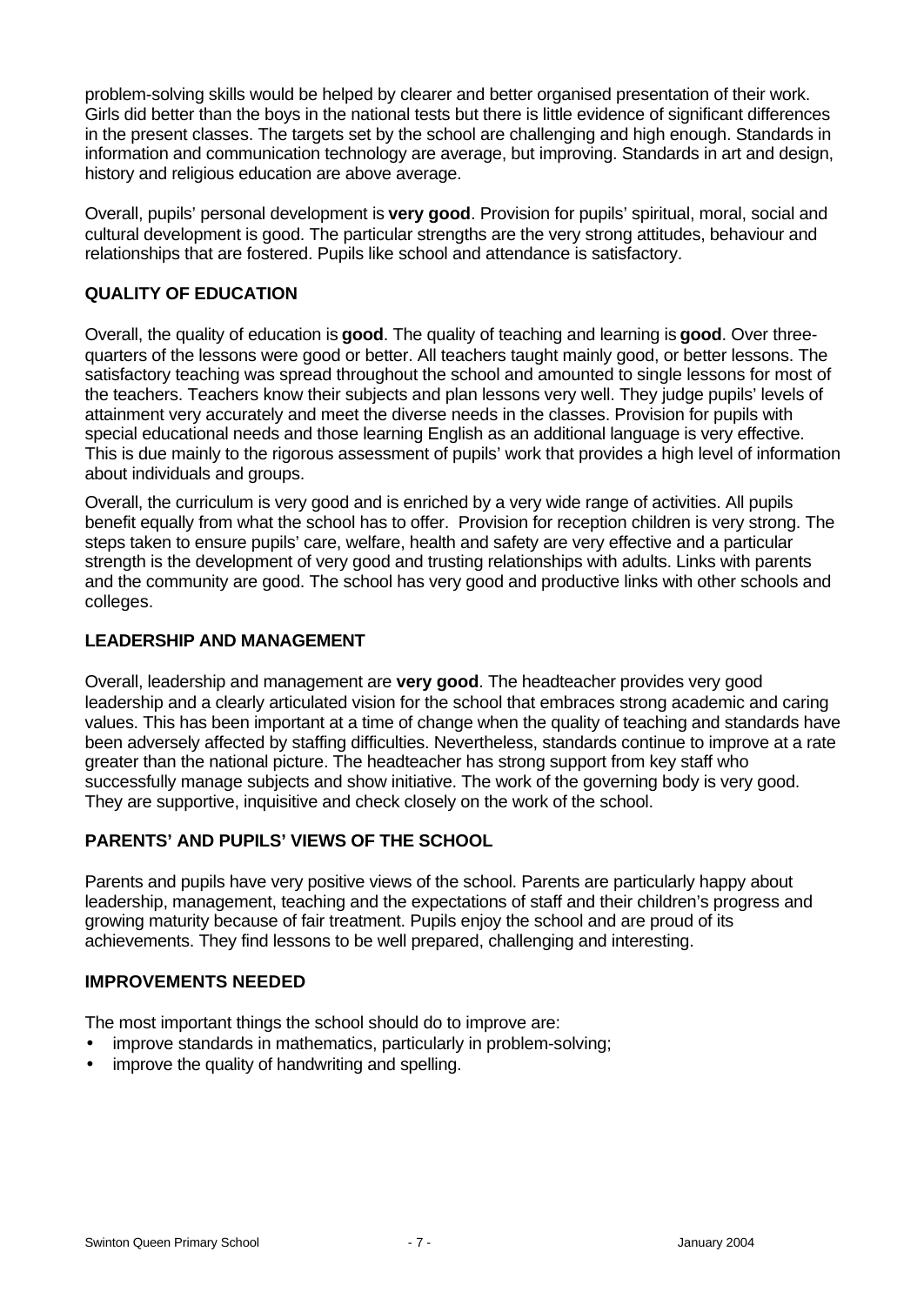# **PART B: COMMENTARY ON THE INSPECTION FINDINGS**

# **STANDARDS ACHIEVED BY PUPILS**

# **Standards achieved in areas of learning, subjects and courses**

#### **Main strengths and weaknesses**

- Standards in English are above average and achievement is good.
- Standards in art and design and religious education are above average.
- Pupils with special educational needs achieve well.
- In mathematics, problem-solving is not as good as it should be.
- In English, standards in handwriting and spelling are not good enough.

#### **Commentary**

# *Standards in national tests at the end of Year 2 – average point scores in 2003*

| Standards in: | School results | National results |
|---------------|----------------|------------------|
| reading       | 16.1 (16.6)    | 15.7 (15.8)      |
| writing       | 15.5 (16.2)    | 14.6 (14.4)      |
| mathematics   | 16.3 (17.4)    | 16.3 (16.5)      |

*There were 30 pupils in the year group. Figures in brackets are for the previous year*

1. In relation to the data in the above table, standards in reading and writing are above average and average in mathematics. The proportion of pupils attaining the higher Level 3, was average in reading, above average in writing and mathematics and well above average in science. Over three years, results in reading, writing and mathematics were above average. There was no significant difference in the attainment of girls and boys. The trend in the school's results is above the national one.

# *Standards in national tests at the end of Year 6 – average point scores in 2003*

| Standards in: | School results | National results |
|---------------|----------------|------------------|
| English       | 27.9 (27.5)    | 26.6 (26.9)      |
| mathematics   | 26.6 (26.9)    | 26.8 (26.7)      |
| science       | 28.4 (29.0)    | 28.6 (28.3)      |

*There were 43 pupils in the year group. Figures in brackets are for the previous year*

 $2.$  The table above shows results in English that are above average and broadly average in mathematics and science. In comparison with similar schools, English results were above average and below average in mathematics and science. Overall, results were average in comparison to all schools and similar schools. The proportion of pupils attaining the higher Level 5 was above average in English and average in mathematics and science. Over three years, results are a little above average in English and mathematics and average in science. The trend in results is inconsistent but, overall, is above the national trend. Girls outperform boys, particularly in English.

# **Work seen during the inspection**

3. In English, overall standards are above average in speaking, listening, reading and writing. The school has rightly adopted a policy of using and developing pupils' skills, knowledge and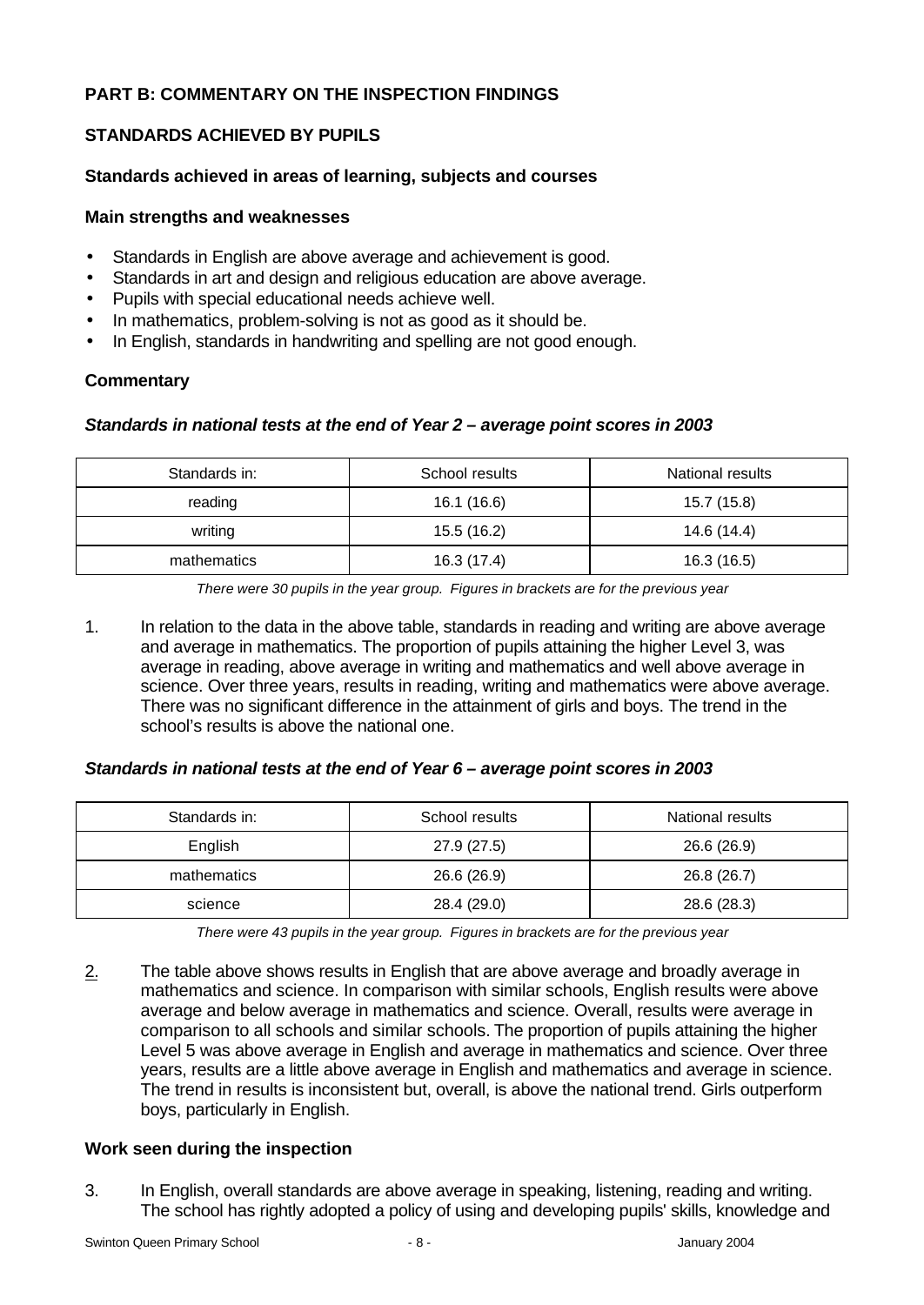understanding across the full range of subjects. Consequently, pupils have developed highlevel skills in finding, synthesising and presenting information. High priority is also given to writing for particular purposes and audiences and pupils are skilfully producing work that is full of appropriate vocabulary, carefully constructed arguments and strong views. At the core of this work is a strong oral tradition, where pupils spend time in discussion with each other before writing. Standards in handwriting and spelling do not match the general picture, particularly for average and lower attaining pupils.

- 4. In mathematics, standards are average at ages seven and 11. Achievement is good. Pupils skilfully manipulate numbers and have sufficient recall in their mental work. They know about a range of two- and three-dimensional shapes and calculate area using appropriate facts. Data collection is good and their skills are used well in science, geography and information and communication technology work, for example. A strong feature is the way that pupils work in pairs to discuss their approaches to work and find new ways to calculate and find answers. However, standards in problem solving could be higher and the main area for development is in the setting out of work so that calculations can be carried out accurately.
- 5. In science, standards match the national average and achievement is satisfactory. There has been a good improvement in pupils' skills as investigators. Pupils have a good scientific vocabulary and their use of literacy skills enhances the work they do, for example, labelling diagrams, writing instructions, using bullet-points and developing flow-charts. By the age of 11, pupils know about the conditions needed for green plants to grow, how photosynthesis works, how circuits are made and the way that sound travels. Presentation skills are often weak and their work is not a good reflection of the work completed.
- 6. In information and communication technology there has been a significant improvement since the last inspection. Standards are average and achievement is good. Their skills, knowledge and understanding are developing well. The biggest improvement is in the pupils' use of information and communication technology as a way of improving their knowledge in many of the other subjects.
- 7. In religious education, standards are above those expected in the locally Agreed Syllabus. Pupils achieve well. At the age of seven, they have a good knowledge of Christianity and talk about the differences found in the Old and New Testaments. By the age of 11, they have built on the earlier work, but now their knowledge is much broader with their work on other religions such as Hinduism, Islam and Judaism. Most strikingly, pupils are increasingly able to compare and contrast some of the celebrations in each religion.
- 8. In art and design, standards are above average and pupils achieve well. There are strong elements to their own artistic work and they also respond well to the opportunities for them to talk about and compare the work of a range of artists. Art and design also provides good information and illustration for pupils' work in other subjects such as history and RE.
- 9. In other subjects, standards are average in history at the age of seven and above average at the age of 11. In design and technology, geography, music and physical education there was not enough evidence to make a secure judgement.
- 10. Pupils with special educational needs and those learning English as an additional language make good progress and achieve well in relation to their prior abilities. The school provides extra support for pupils as soon as there is cause for concern. These interventions are effective because specific difficulties are dealt with at an early stage. Assessments and individual education plans are used effectively to plan for and track pupils' progress. Pupils contribute to their own learning by helping to identify what they need to do next. This is taken into account when setting targets. Consequently learning targets are relevant, manageable and lead to good progress.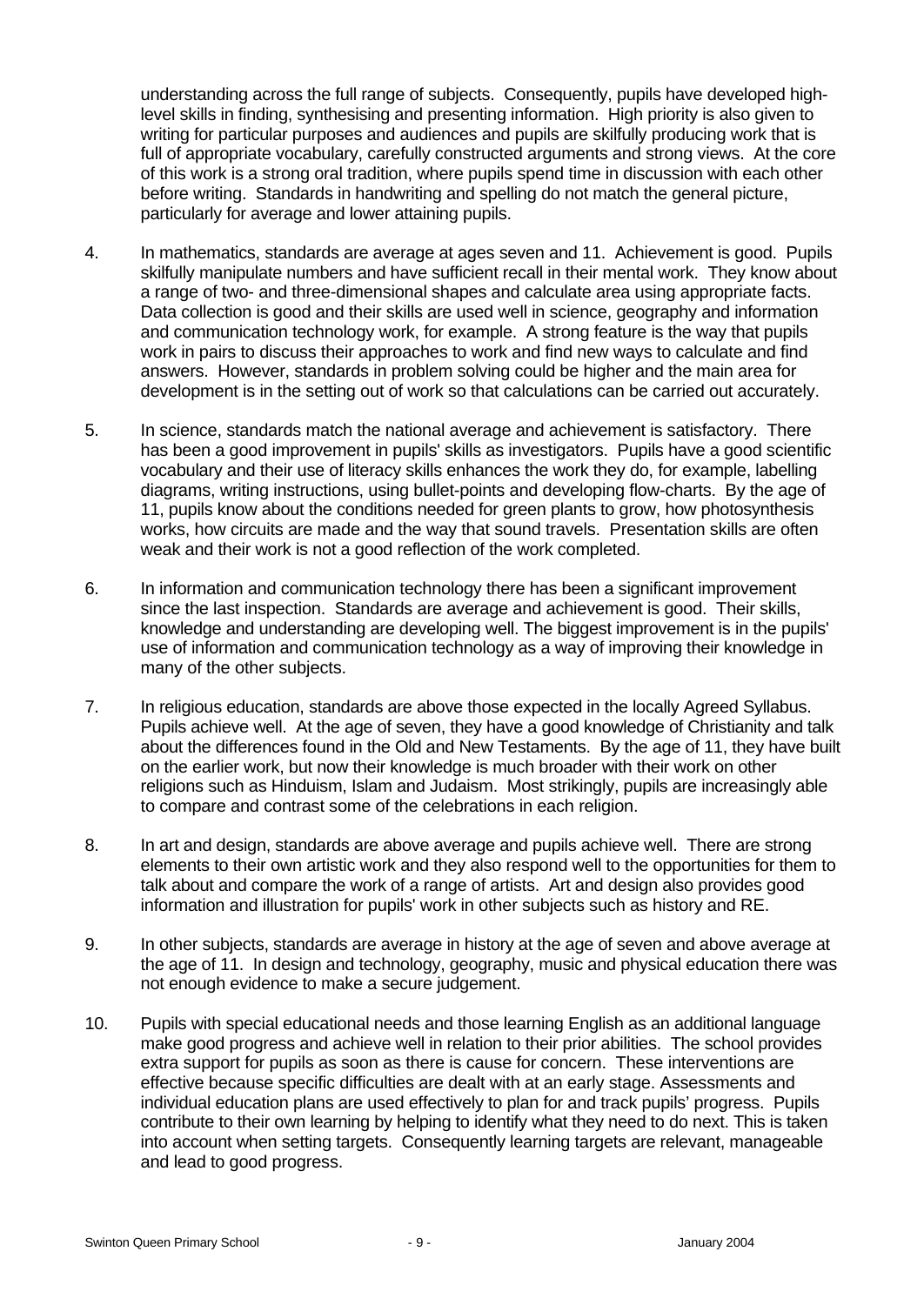# **Pupils' attitudes, values and other personal qualities**

Pupils' attitudes and behaviour are **very good**. Provision for spiritual, moral, social and cultural development is **good** overall. Attendance is **satisfactory** and pupils are usually punctual. This is a similar picture to that at the time of the last inspection.

#### **Main strengths and weaknesses**

- Most pupils behave very well and show very good attitudes to learning.
- Very good pastoral care leads to very positive relationships free from all forms of harassment.
- The school council enables pupils to begin to take responsibility and make decisions.

#### **Commentary**

- 11. In lessons, pupils listen carefully to each other, work very well independently and collaboratively, and share resources appropriately. They enjoy their time in school, and concentrate on their work and behaviour to earn "choosing time" on Fridays. This period is greatly valued and the loss of this time through misbehaviour is a very effective sanction. Staff work hard to keep pupils on task and relationships with adults are very positive. The school is very successful in building confidence and self esteem and pupils are very aware of their actions on others. The pupils are very willing to accept responsibility by performing small tasks or being elected to the school council. In Year 6, these responsibilities extend to looking after the younger pupils in a variety of ways including care in the playground and checking the "friendship stop".
- 12. The school meets success when setting very high standards of behaviour because staff work very hard and consistently to achieve them. Pupils behave very well in lessons and around the school. The staff are particularly successful in managing those younger pupils who exhibit the most challenging behaviour. Behaviour at lunchtime and in the playground is good although, on occasion, some of the boys can be over boisterous in their play. The pupils value their surroundings and develop good personal qualities. There are no exclusions.

# **Exclusions**

# *Ethnic background of pupils Exclusions in the last school year*

| Categories used in the Annual School Census | No of pupils<br>on roll | Number of<br>fixed period<br>exclusions | Numb<br>perma<br>exclus |
|---------------------------------------------|-------------------------|-----------------------------------------|-------------------------|
| White - British                             | 303                     |                                         | 0                       |
| White – any other White background          | 2                       |                                         | 0                       |
| Mixed – White and Black Caribbean           | 2                       |                                         |                         |
| Mixed - White and Asian                     |                         |                                         | 0                       |
| Asian or Asian British - Indian             | 2                       |                                         | 0                       |
| Chinese                                     |                         |                                         | 0                       |

| No of pupils<br>on roll |  |
|-------------------------|--|
| 303                     |  |
| 2                       |  |
| 2                       |  |
|                         |  |
| 2                       |  |
|                         |  |

| Number of<br>fixed period<br>exclusions | Number of<br>permanent<br>exclusions |
|-----------------------------------------|--------------------------------------|
|                                         | ი                                    |
|                                         | ი                                    |
|                                         | ი                                    |
|                                         | O                                    |
|                                         | ∩                                    |
|                                         |                                      |

*The table gives the number of exclusions, which may be different from the number of pupils excluded.*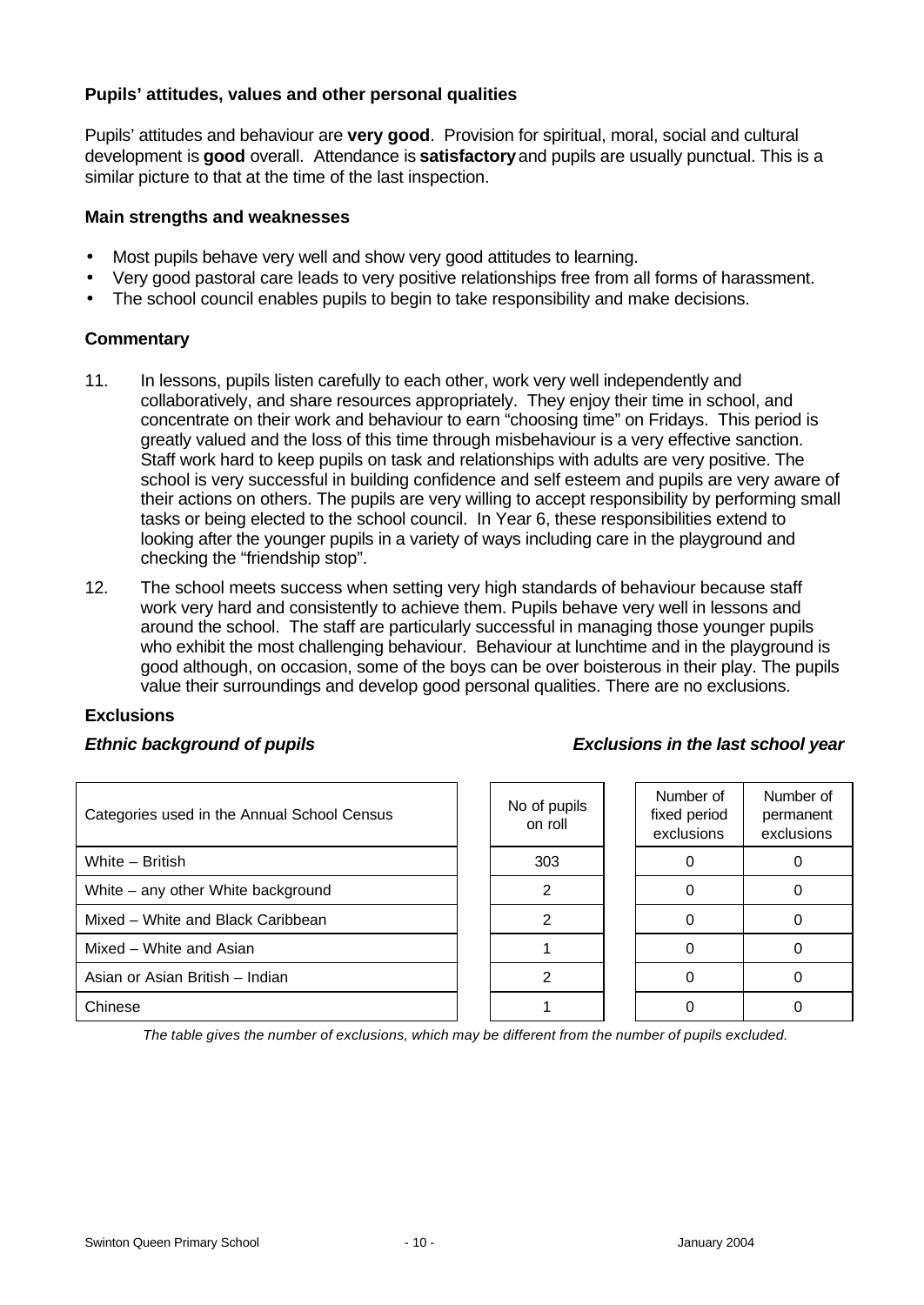- 13. Overall, the school's provision for pupils' spiritual, moral, social and cultural development is good. The school effectively develops pupils' self- knowledge and spiritual and cultural awareness through:
	- acts of worship that are very well planned and explore meaning, purpose of life and values in a memorable way;
	- the religious education curriculum which includes significant topics on religions such as Hinduism and Islam;
	- class discussions that shed light on topics such as pupils' own 'histories' and use these to help in the understanding of the lives of well known religious figures.
	- 14. The overall quality of the provision is supported by the good range of resources, particularly in the well-stocked library and displays around the school. This is an improvement on the findings of the last inspection. Furthermore, the learning of French and Spanish and the appreciation of art, music and literature enhances pupils' appreciation of other cultures. The provision for moral and social development is also good. Staff provide good role-models by working hard and developing very good relationships with colleagues and pupils. The school rightly places high priority on collaboration in the classroom and elsewhere and this is developing good social skills in the pupils. Most pupils have a good understanding of their responsibilities within the school community and the importance of self- discipline is promoted well.
- 15. Pupils' attendance at school is satisfactory and punctuality is good. Pupils enjoy coming to school and arrive in good time. However, a very small number of pupils do not arrive on time and an even smaller group are persistent non-attenders. The school, in addition, does not receive good support from those parents who regularly take holidays in term time. This absence has an adverse effect on the teaching and learning process for those pupils.

# *Attendance in the latest complete reporting year (%)*

| Authorised absence |     |  | Unauthorised absence |     |
|--------------------|-----|--|----------------------|-----|
| School data        | 5.5 |  | School data          |     |
| National data      | 5.4 |  | National data        | 0.4 |

*The table gives the percentage of half days (sessions) missed through absence for the latest complete reporting year.*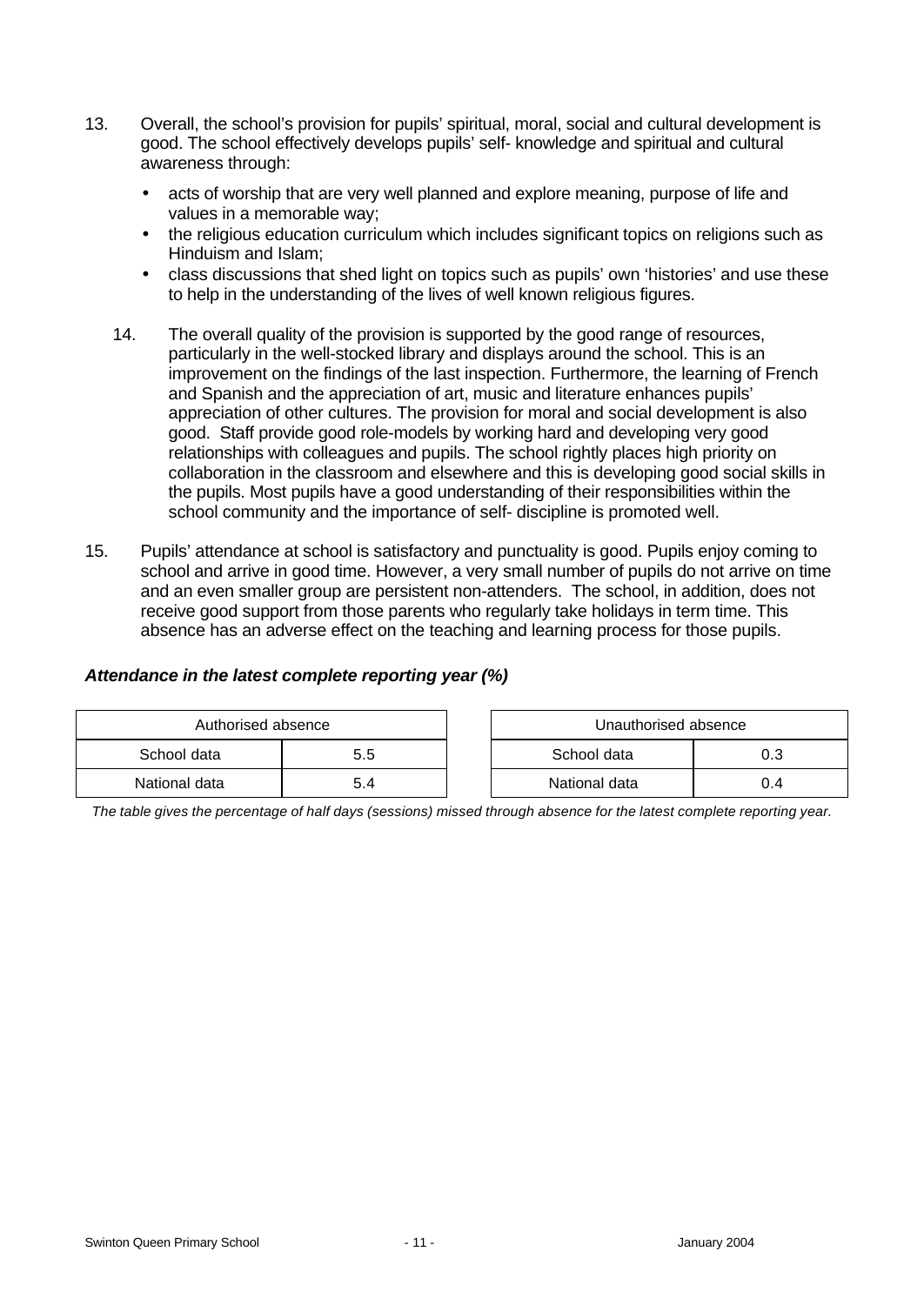# **QUALITY OF EDUCATION PROVIDED BY THE SCHOOL**

Overall, provision is **good**. Teaching and learning are **good**. The curriculum is **very good**. Care and welfare are **very good**. Links with parents and the community are **good**. Links with other schools are good.

# **Teaching and learning**

The quality of teaching and learning is **good**.

#### **Main strengths and weaknesses**

- The teaching has improved since the last inspection.
- Pupils are developing very well as independent learners.
- Assessment procedures and practices are very good.
- Owing to insufficient time being applied to improving pupils' presentation skills, attainment is affected in English, mathematics and science.

# **Commentary**

#### *Summary of teaching observed during the inspection in 47 lessons*

| Excellent | Very good | Good    | Satisfactory | Unsatisfactor | Poor | Very Poor |
|-----------|-----------|---------|--------------|---------------|------|-----------|
|           | 7(15%)    | 31(66%) | 9(19%)       |               |      |           |

*The table gives the number of lessons observed in each of the seven categories used to make judgements about lessons; figures in brackets show percentages where 30 or more lessons are seen.*

- 16. The overall quality of the teaching is better than at the time of the last inspection because: the amount of very good teaching has gone up a little;
	- there is no unsatisfactory teaching;
	- the teaching of information and communication technology has improved from unsatisfactory to good.

Much of the credit for this must go to the headteacher who has managed the school very well through a difficult period. In the recent past the school has faced significant staffing problems that have had an effect on staff morale and pupils' standards. These are being overcome and the present team has high morale. Parents and pupils are very satisfied with the quality of teaching. The school has successfully introduced two newly qualified teachers into the school this year. Inspectors agree with the evaluation made by the headteacher prior to the inspection.

- 17. All of the teachers taught, at least, some good lessons and one teacher taught all very good lessons. Teachers in Years 3 to 6 taught more very good lessons than teachers in other parts of the school. The main strengths in the teaching are
	- the very good planning that has clear and achievable learning objectives and a range of tasks that are matched closely to individuals;
	- the very strong emphasis on encouraging pupils to take a full part and draw on their own experiences. For example, in a Year 5 religious education lesson pupils were asked to share their memories of earlier childhood as a way of understanding the story of Mohammed's life;
	- classroom management is very good and this leads to the very effective use of time;
	- the very good use of partners to discuss matters and the effective use of hand held whiteboards to note down ideas and report back to the group;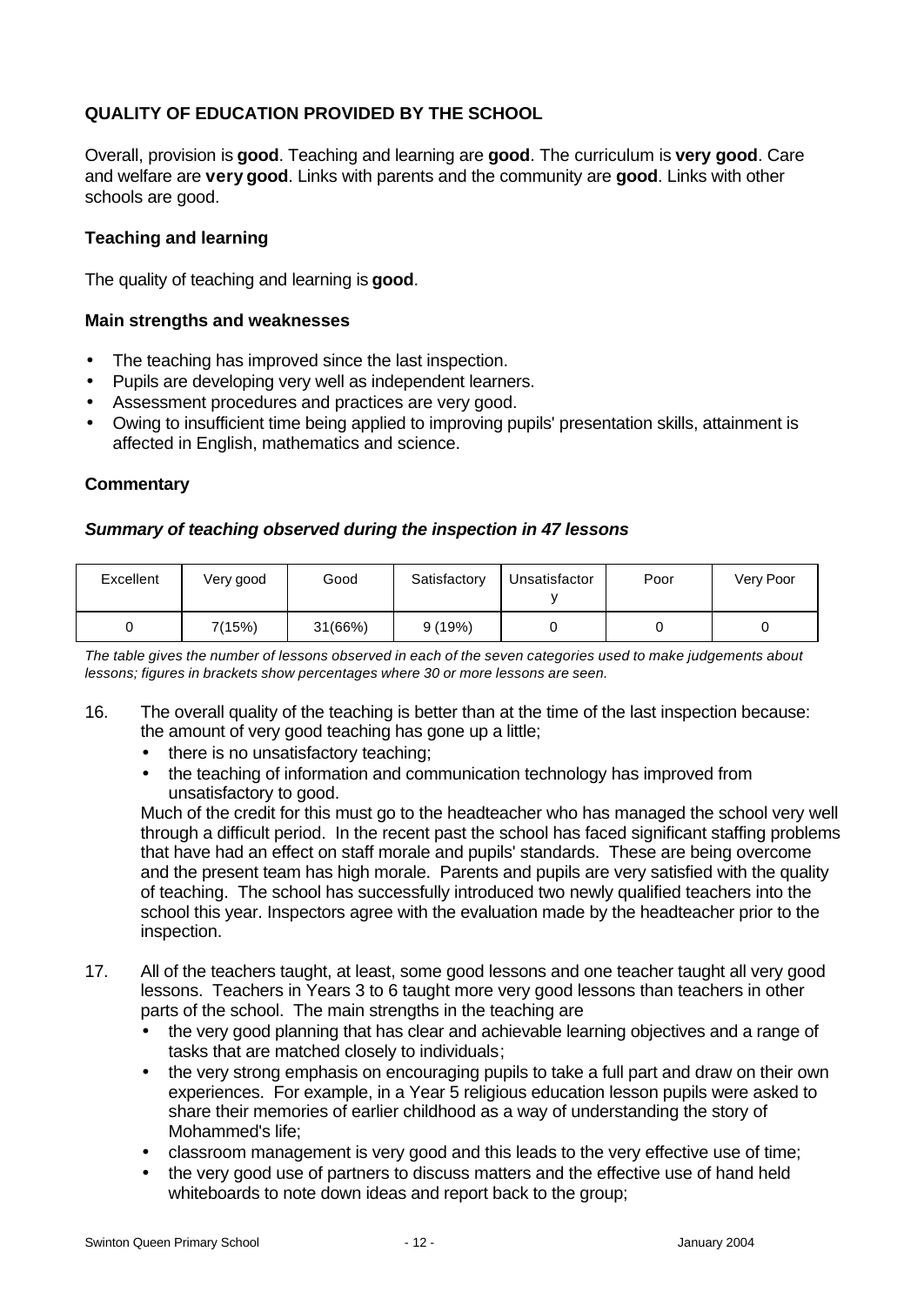• the very effective assessment of pupils' work and their knowledge, skills and understanding helps to shape future lessons. Teachers usually start a lesson well with a comprehensive recap of previous learning.

All of these factors are playing a very good part in the development of pupils as independent learners.

- 18. Marking is good and comments are helpful and challenging. However, very few teachers are looking to remedy the weaknesses in presentation that have an effect on standards in English, mathematics and science. Standards in spelling are lower than they ought to be for average and lower attaining pupils, but teachers are trying hard to improve this. One very welcome method is the identification of common errors in the full range of subjects and the teaching and checking of these words on a regular basis.
- 19. The quality of teaching and support for pupils with special educational needs and those learning English as an additional language is very good. Teachers and classroom assistants have clear, well thought-out and challenging targets for these pupils and they form the major part of each pupil's individual education plans. In the classrooms, teaching assistants give appropriate support, but they also encourage these pupils to learn for themselves by providing them with the necessary skills. In addition, there is also some very helpful individual reading work that is done on a one-to-one basis with staff, such as the learning mentor. This is often done outside of the classroom.
- 20. The school is rigorous in its assessment procedures. Data from national tests is analysed and identifies pupils who need extra help or where particular groups of pupils are falling behind. This enables management to carefully deploy staff to support these pupils. Teachers have a good understanding of the needs of their pupils and are able to provide appropriate activities.

# **The curriculum**

The school provides a **very good** curriculum which caters for the needs of all the pupils. There are many opportunities for enrichment and the links between subjects are well developed. The school environment is well maintained and enhanced by attractive displays.

# **Main strengths and weaknesses**

- Pupils get a good start to their education in the nursery and reception classes.
- The school makes sure that all pupils have equal access to the curriculum and opportunity to learn.
- Links across subjects make sure pupils understand the relationships between different subjects.
- A wide range of activities outside lessons, visits and visitors enrich the curriculum.
- Very good resources support teaching and learning.

- 21. The quality and range of learning opportunities for pupils in nursery and reception are good. Pupils in these classes take part in a wide range of planned and carefully structured activities and experiences which give them a good start in their education.
- 22. The school is committed to pupils having equal access to the curriculum. Assessment procedures make sure that activities in lessons are well matched to the needs of all pupils. Individual education plans are up to date, reviewed regularly and have appropriate targets which meet the needs of pupils with special educational needs. Teaching assistants are well briefed, familiar with pupils' individual education plans and keep the special educational needs co-ordinator informed of individual pupils' progress. Gifted and talented pupils are able to receive additional mathematics teaching in a local secondary school and an art club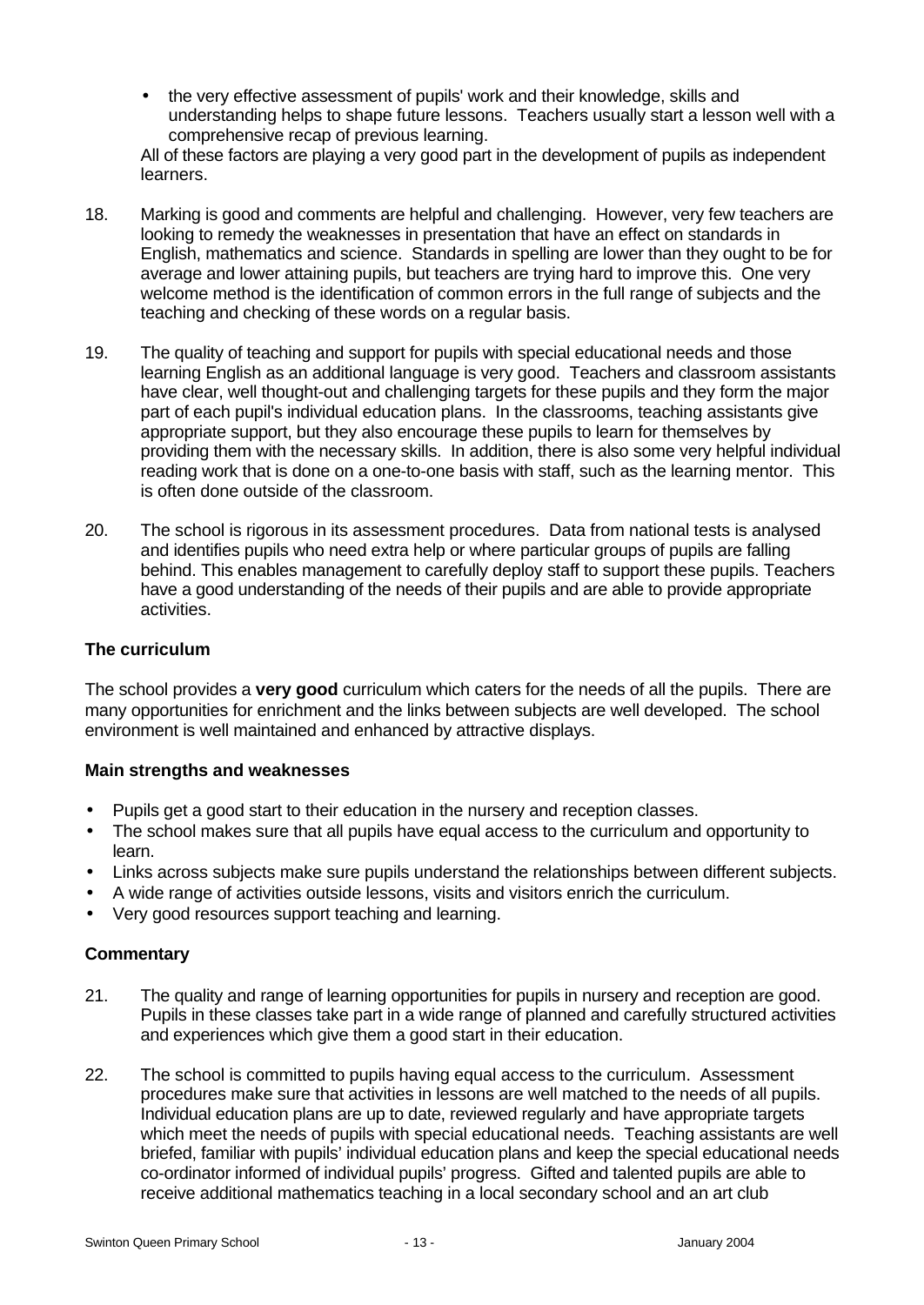encourages entry into competitions. Pupils have opportunity to receive tuition in guitar and brass instruments from a visiting teacher.

- 23. The school meets all statutory requirements and drugs and sex education are delivered within the context of personal, social and health education. A cross-curricular approach makes explicit to pupils how study skills can be applied across different subjects. At times subjects are delivered within a topic as a blocked unit of work to ensure secure acquisition of knowledge.
- 24. A strength of the school is how visits or visitors are used to support teaching and learning. The school has a policy that each class has a visit or visitor each half term so that learning takes place in meaningful context. A residential visit to Whitby developed Year 6 pupils' historical and geographical skills. They used their information and communication technology skills to access the internet and research coastal features and the historical background of Whitby. A visit of a 'Viking' lady gave Year 3 and Year 4 pupils an insight into how Vikings lived. Year 6 pupils prepared questionnaires and made notes as they interviewed adults on 'How we used to live.' They were thoroughly engrossed in their discussions and the lesson made a valuable contribution to the development of writing and speaking and listening skills. The school provides many opportunities for pupils to write for different purposes within the curriculum. This has been a significant contributory factor to the raising of standards in English.
- 25. The school's provision for pupils with special educational needs is very good. The coordinator is knowledgeable and systems are well managed. Detailed individual plans support pupils' learning and ensure they participate in all school activities. They receive very good support from classroom assistants and make good progress. A recently appointed governor has a good understanding of her responsibilities and has professional knowledge of the issues relating to special educational needs.
- 26. Activities outside lesson times include football, netball, line dancing, art club and information and communication technology club. All pupils have opportunity to attend these clubs at some time.
- 27. Information and communication technology resources are very good and this is a significant improvement since the last inspection. Skills are used very well to enhance learning in other subjects such as data handling in numeracy. All subjects have a very good range of resources which enriches and enhances pupils learning. The libraries are spacious and well stocked with a good range of books. Attractive and useful displays contribute towards an attractive learning environment.

# **Care, guidance and support**

The school takes **very good** care of its pupils. This is a similar finding to the last inspection.

#### **Main strengths and weaknesses**

- Procedures for ensuring the welfare health and safety of pupils including child protection are very good.
- Guidance for pupils' personal development is very good.
- Pupils have a good opportunity to have a voice in the running of the school.
- The surface of the school playground and the steps up to the front door are greatly in need of improvement.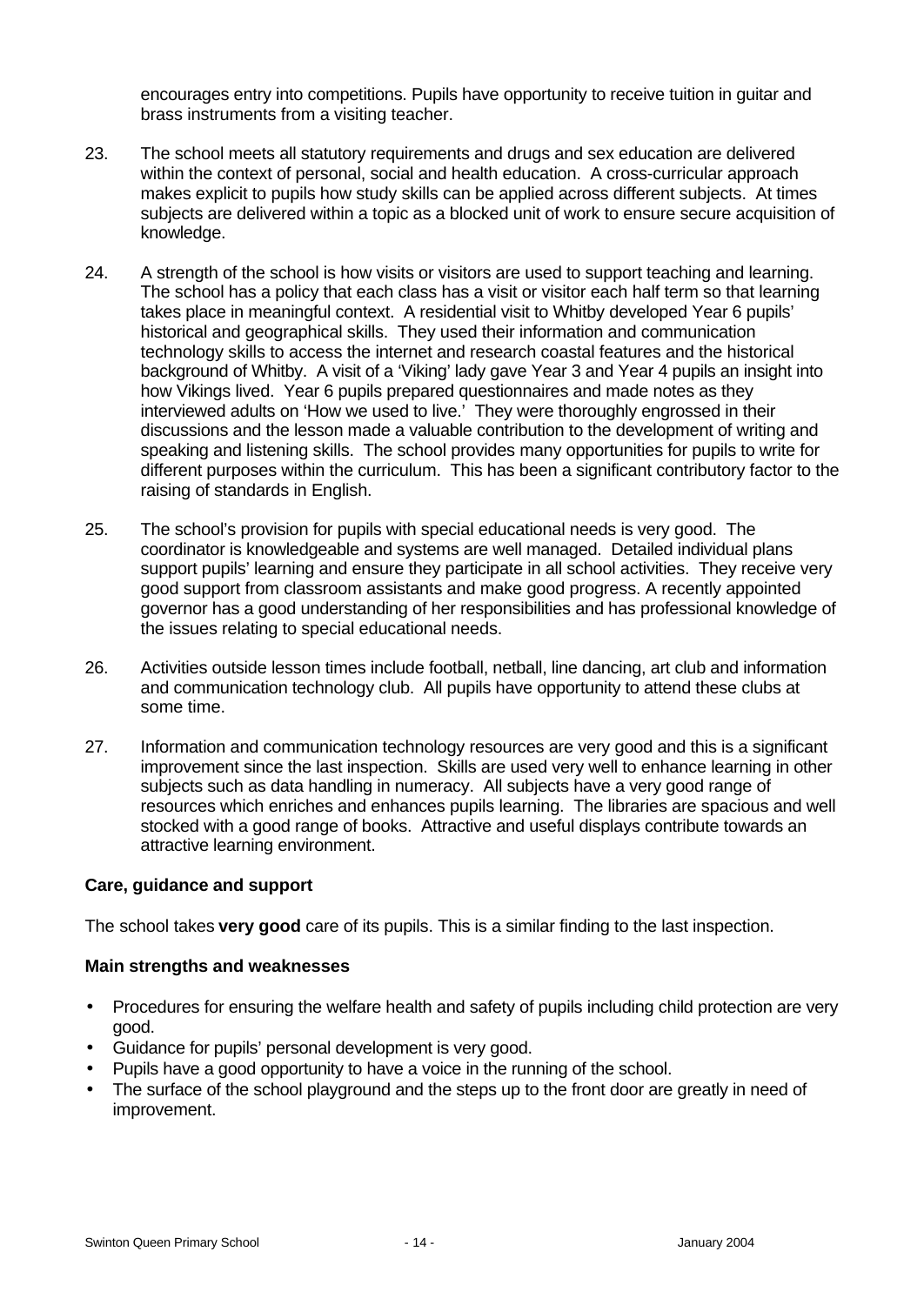# **Commentary**

- 28. Child protection procedures are very good and all members of staff understand their responsibilities. Routines for dealing with first aid, medicines and accidents are well established with almost all staff trained in emergency first aid. All necessary checks, risk assessments and fire drills are carried out regularly. However, The playground is in a poor state of repair and presents a potential hazard. There is a need for improvement in levelling and re-surfacing to cover previous repairs. The steps up to the front door and reception area are not very accessible to members of the public and require renovation.
- 29. This is a very caring school and teachers know the pupils very well. The use of circle time (class discussions) and the personal, social and health education programme enables teachers to share the pupils' development and report to parents each term in the pupil behaviour report. There is also additional support from the learning mentor where this is required. The pupils' progress both academic and personal is very well monitored throughout their time in school. All the pupils spoken to and nearly all those who responded to the questionnaire were able to say there is at least one adult in school in whom they could confide.
- 30. Induction arrangements into the nursery are good and flexible according to the needs of the child. Induction into reception class also works well where the welfare of the child is paramount. This means that in nearly all cases the children are able to settle down to the routines of school life without upset.
- 31. The organisation of the school council has been refined over recent years. Pupils value this forum for debate. They feel that most teachers are interested in their views. The class councils are held in circle time and feed back to the school council on issues such as forward planning for school meals and how to raise money for the school.

# **Partnership with parents, other schools and the community**

The school's partnership with parents and the community is **good**. There are **very good** links with other schools.

# **Main strengths and weaknesses**

- Parents have a very high regard for the school. Parents receive very high quality information on all aspects of school life including their children's progress.
- Liaison and transfer arrangements with the high school are very good.
- Links with the wider community through school visits and visitors coming into the school are good.
- The school is working towards more parental involvement with the work of the school.

- 32. Those parents who attended the parents' meeting prior to the inspection and those who returned the questionnaire indicated that they were mainly very happy with the school's provision. There were no real concerns although a small number of parents were not sure whether some pupils always behaved well. However, it was agreed that school was quick to deal with any signs of harassment or misbehaviour. Parents appreciate strongly the academic standards their children achieve, the standards of behaviour and the general ethos of the school. This picture has been built upon since the last inspection.
- 33. The school provides parents with very good quality information by way of weekly newsletters, curriculum advice, and behaviour reports in addition to a detailed prospectus, an A-Z of the school and the governors' annual report to parents. Parents feel able to approach the school at any time if they have any concerns about how their child is progressing. The pupil reports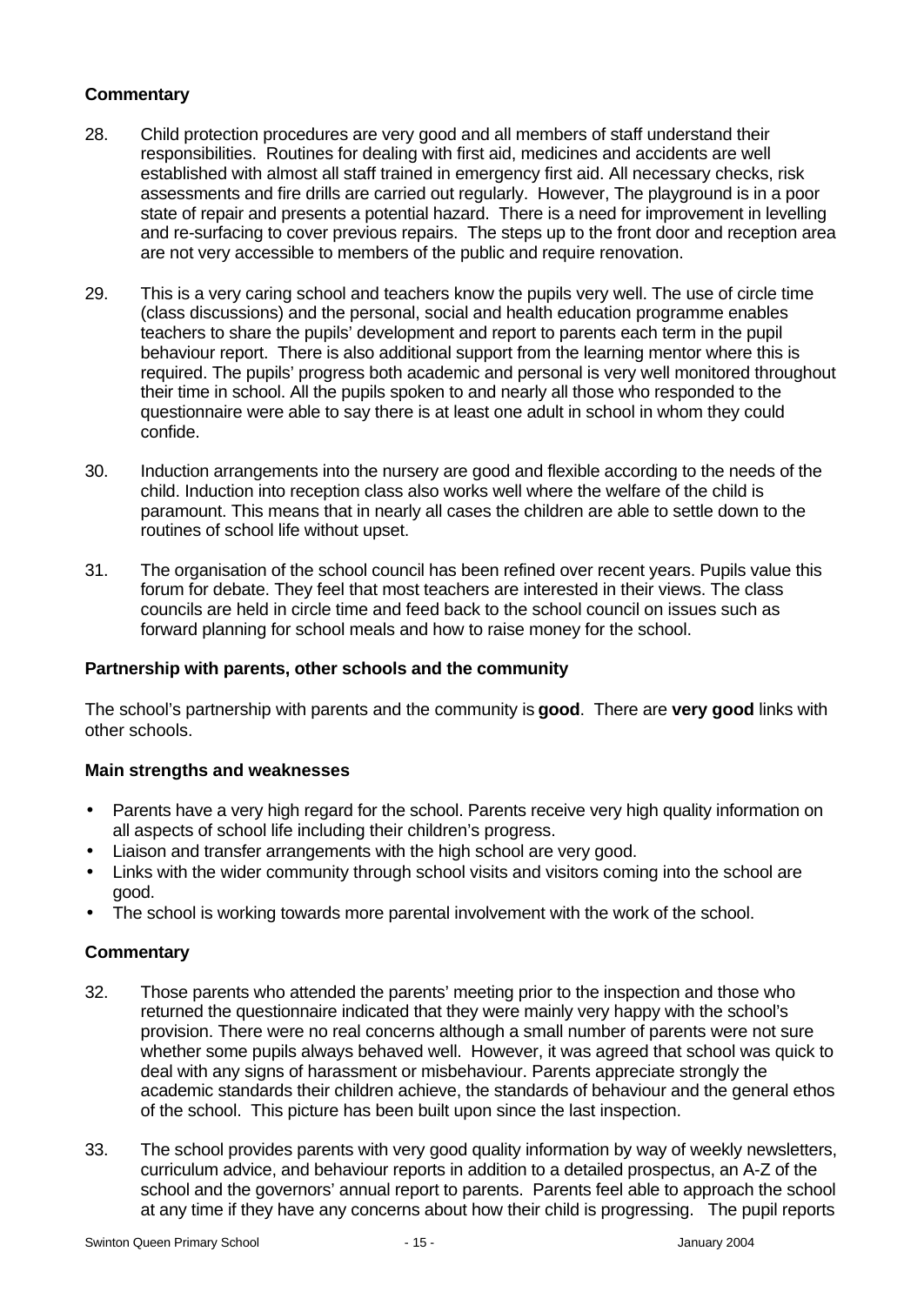give all relevant information to parents together with strengths and targets to be achieved. The behaviour reports are particularly important in giving regular information at the end of each term on personal development.

- 34. There is no parent teacher association and although parents are invited to help in school, not many are able to take up this offer. However, the school does offer training for those parents who wish to help on school visits and this assistance in the work of the school is valued. The school has carried out its own survey of parents and dealt with all the issues raised. It is anxious to get more parents involved in their children's learning. The parents' evenings are well attended at the infant stage and less well by the junior parents. There are family literacy sessions and computer classes for parents and parents are generally able to give more support in homework. Parents support the school in family assemblies and all activities which directly involve their children, such as school productions.
- 35. There are very good arrangements in place for the transfer of pupils to the local high school. In addition, their teachers come into school to give weekly French and Spanish lessons to Year 6 and there are also arrangements for some shared mathematics and information and communication technology. There are strong links with the local special school where a small number of pupils join in a variety of subjects. Links with the community generally are good, particularly with local churches and the activities of the school choir. The local area is well used for visits linked with the curriculum and the school encourages visits from people within the community such as the local football club. Pupils also travel beyond the local area to galleries and the theatre and to participate in the highly successful residential stay in Whitby.

# **LEADERSHIP AND MANAGEMENT**

Overall, leadership and management are **very good**.

# **Main strengths and weaknesses**

- The school is highly responsive to the need to keep improving and to minimise the effects of difficulties.
- The headteacher provides very good leadership and management.
- Governance is very good.
- Financial management is very good.

- 36. The very strong leadership and management of the school are a reflection of the way that the governing body and management of the school have promoted improvement and sought effectively to minimise difficulties. Since the last inspection:
	- results in national tests at the age of 11, have improved significantly, particularly in English;
	- the trend in the school's national tests results is above the national trend at the ages of seven and 11;
	- the governing body is much more involved in the work of the school and plays a full part in the improvement of the school and in monitoring provision;
	- financial management and control have improved with the support of a part-time bursar;
	- the school has undergone significant difficulties in staffing and recognises that this has affected pupils' learning and standards. Currently, the school has two newly qualified teachers.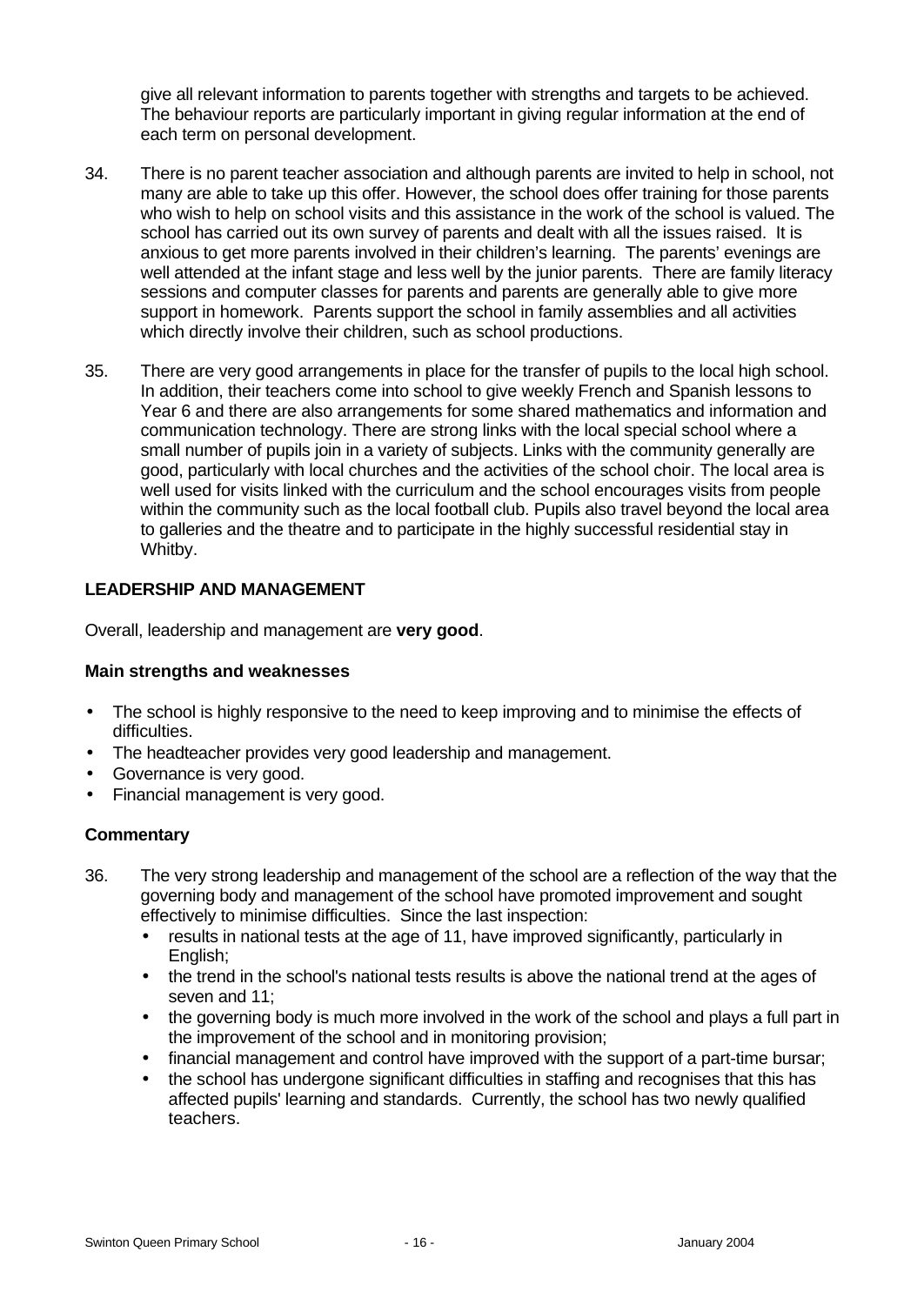- 37. The headteacher continues to be a very strong and very well informed leader and manager. She strenuously seeks, and obtains, vital information through a wide range of checking methods, for example:
	- analysing pupils' work in classrooms, workbooks and test results;

• observing teachers in the classroom, analysing their planning and assessments. Once she has collected her evidence she makes strong and very purposeful interventions. She very closely supports the English coordinator by sharing the role and there has been a significant improvement in standards since the last inspection. She is now turning her attention to mathematics because she recognises that improvements are needed. She has been unafraid to recommend to the governing body that radical changes are needed, such as opting-out of the agreement with the local authority for the provision of special educational needs. The school now has its own very good system. The staff are challenged to improve and retain high standards in their teaching and management roles and the high quality of support they receive has been recognised in the Investors in People award.

- 38. The local education authority holds her in high esteem, further testimony to her skills, knowledge and understanding. For example, she has been invited, and accepted, the challenging role of acting headteacher in a school facing significant difficulties. Furthermore, she also mentors local headteachers and the fees generated have paid for members of the senior management team to attend significant management training.
- 39. Staff with senior management responsibilities provide good support for the headteacher. They have a full say in the decision-making and planning of school improvement. They lead effective teams and provide a useful method of communication throughout the school. Senior staff provide good support for colleagues and, in particular, act as effective mentors for newly qualified staff. These teachers are very pleased with the help they receive and their induction is effective.
- 40. In relation to special educational needs, provision is managed well by the coordinator who is well trained and skilled. The responsible governor is new to the role, but has a clear overview of what is needed and monitors provision closely to ensure quality is maintained.
- 41. There is a very good and challenging relationship between the governing body and school management. A good balance has been achieved between support and challenge. The governing body are very well informed about the school and they are aware of its strengths and weaknesses. Most importantly, they have a full say in the devising of the school improvement plan. This is mainly due to a very useful training day when governors and staff meet to evaluate strengths and weaknesses and plan for the future. Governors check the plan closely and, also, the procedures for performance management. For example, they know that the headteacher and senior colleagues track individual pupils' achievement throughout the school and base performance management discussions and targets on the information.
- 42. Financial management and control is prudent and responsive to the needs of the school. The bursar and school secretary manage very effectively the day-to-day administration of funds. The whole staff and governors have a say in the allocation of funds and their judgements are closely allied to the priorities identified in the school improvement plan. Given that the school is very well resourced, finance is allocated very effectively. Governors, and particularly the finance committee, are well informed about income, expenditure and future plans for spending. The budget surplus is reasonable, given the variable rolls and governors and management want to appoint further staff so that standards can be driven up further, particularly in mathematics.
- 43. The school has very good procedures for obtaining value for money in its purchasing of supplies and services. As a result, service providers have been changed and the quality improved.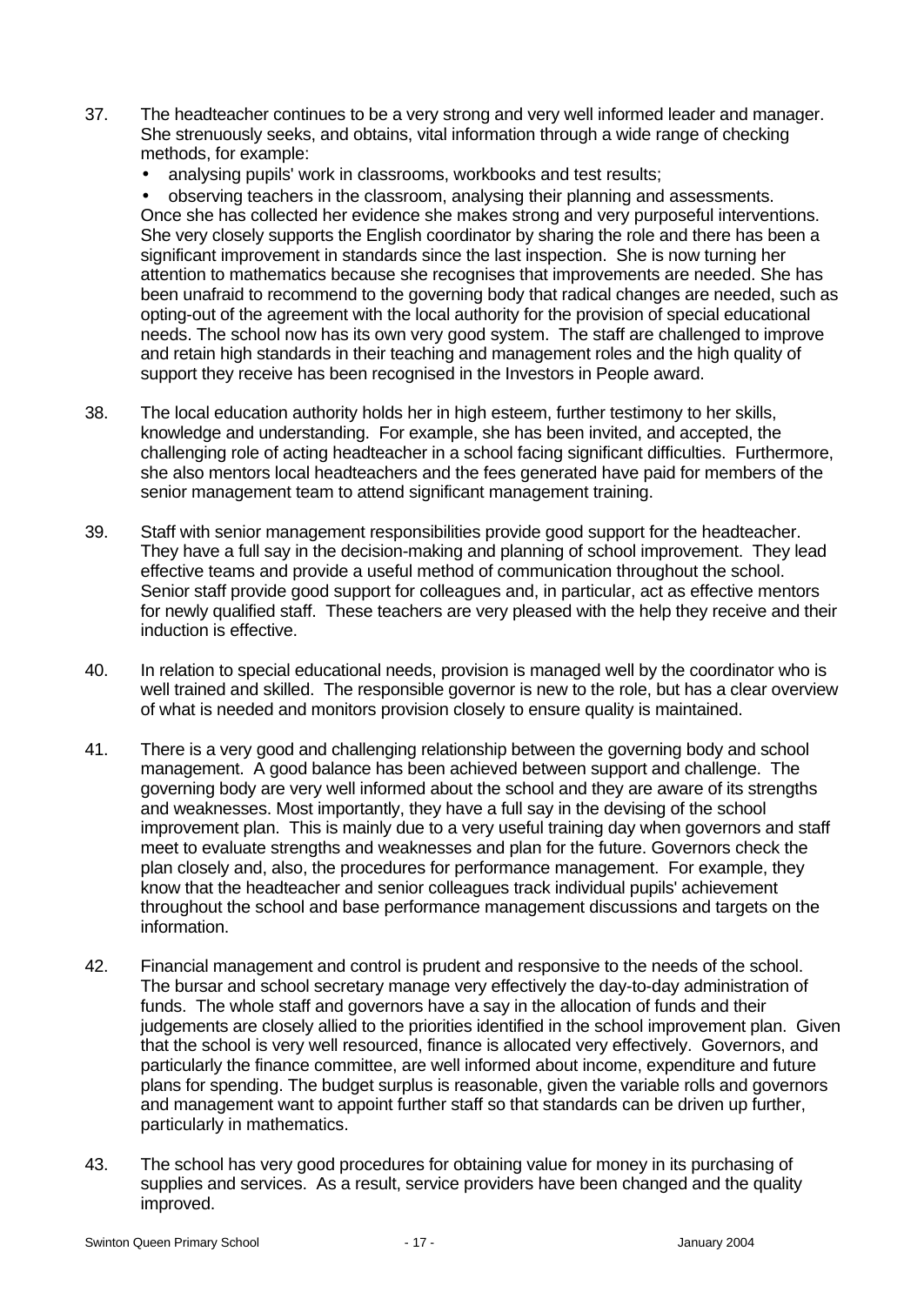# *Financial information for the year April 2002 to March 2003*

| Income and expenditure $(E)$ | Balances (£) |                                |
|------------------------------|--------------|--------------------------------|
| Total income                 | 678,706      | Balance from previous year     |
| Total expenditure            | 635,891      | Balance carried forward to the |
| Expenditure per pupil        | 2,018        |                                |

| Income and expenditure $(E)$ |         | Balances (£)                        |        |
|------------------------------|---------|-------------------------------------|--------|
| Total income                 | 678,706 | Balance from previous year          | 27,600 |
| Total expenditure            | 635.891 | Balance carried forward to the next | 70.415 |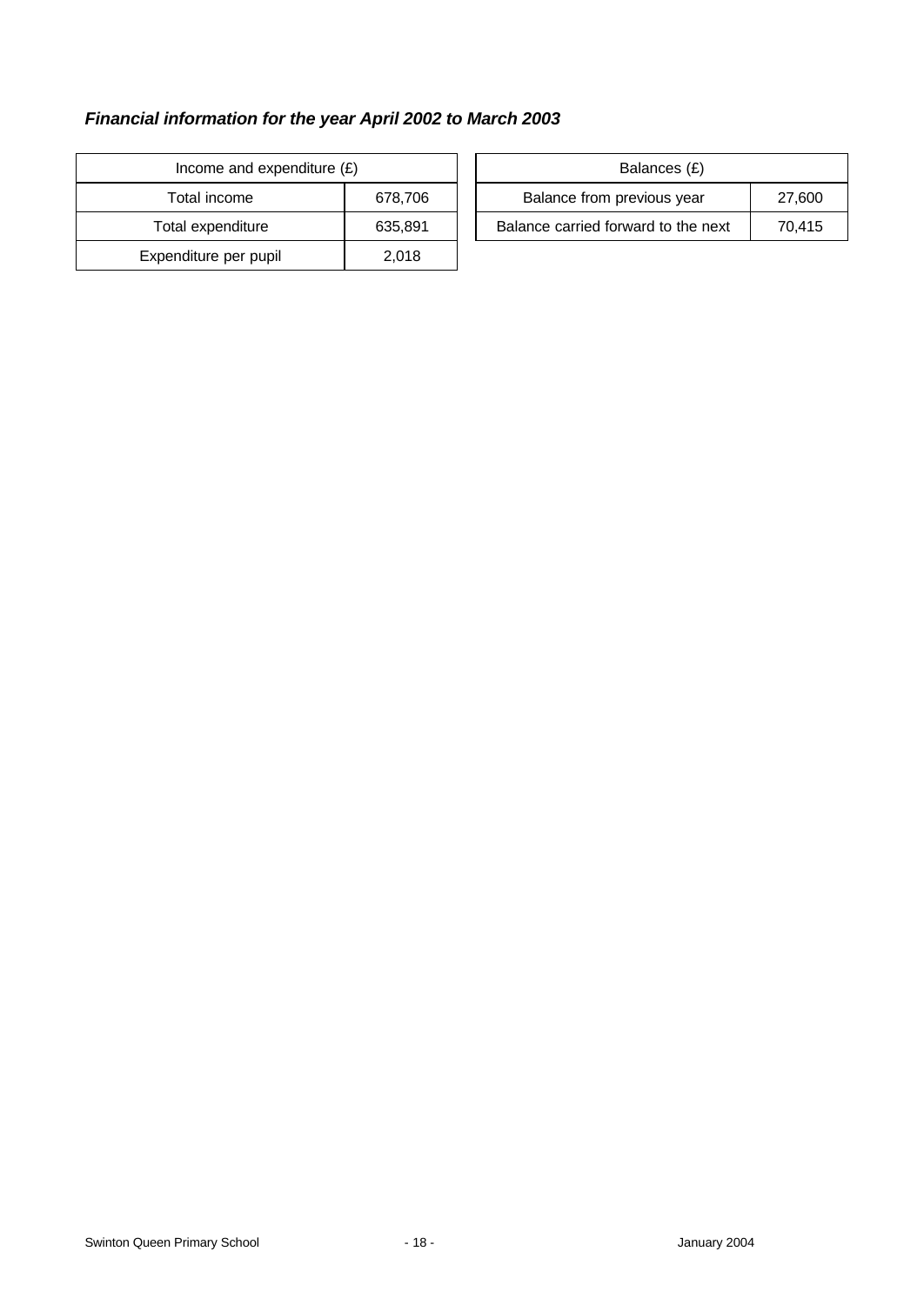# **PART C: THE QUALITY OF EDUCATION IN AREAS OF LEARNING, SUBJECTS AND COURSES**

# **AREAS OF LEARNING IN THE FOUNDATION STAGE**

The quality of provision in the Foundation Stage is **good.**

# **Main strengths and weaknesses**

- Leadership and management of the Foundation Stage is very good.
- Good deployment of staff, with teachers and supporting adults working very effectively as a team.
- Teaching is good because planning is rigorous, uses the on-going assessments and focuses on developing key skills.
- Children feel secure, happy and motivated to learn.
- The balance between the direct teaching of specific skills and the use of adults in purposeful intervention to support learning through child-initiated activities needs further development.

# **Commentary**

- 44. Provision has improved since the time of the last inspection. The induction arrangements, which focus on the needs of each child, help the nursery children settle quickly and happily into school routines. They attend part-time in either the morning or afternoon. There is good contact between home and school and parents are welcome into the classrooms at the start of sessions, to read and work on letter formations with their children and to speak to the staff. Reception children are taught either in the mixed nursery and reception class or in a single reception class.
- 45. Attainment on entry to school covers the full ability range and is at an average level overall. Children of all abilities achieve well and make good progress during their time in the Foundation Stage because teaching is good in all areas of learning. Leadership and management is very good and teachers, nursery nurse, teaching assistants and other adults work very effectively as a team. Relationships are good and children feel secure, happy and motivated to learn. Learning activities are carefully planned to meet the children's needs and develop skills, knowledge and understanding. However, the staff team need to continue to work on achieving a better balance between the direct teaching of specific skills and the use of adults in purposeful intervention to support learning through child initiated activities. Good attention is paid to following and recording the achievements of individual children, evaluating their learning and planning the next steps. Assessments are used directly to plan work at the correct level for all children, including those with special educational needs, so there are no problems in teaching mixed ages in Foundation Unit 1.
- 46. By the time that children are ready to start in Year 1 they all meet the early learning goals in all of the areas of learning, with some pupils exceeding the nationally recommended early learning goals.

# **PERSONAL, SOCIAL AND EMOTIONAL DEVELOPMENT**

Provision in personal, social and emotional development is **good**.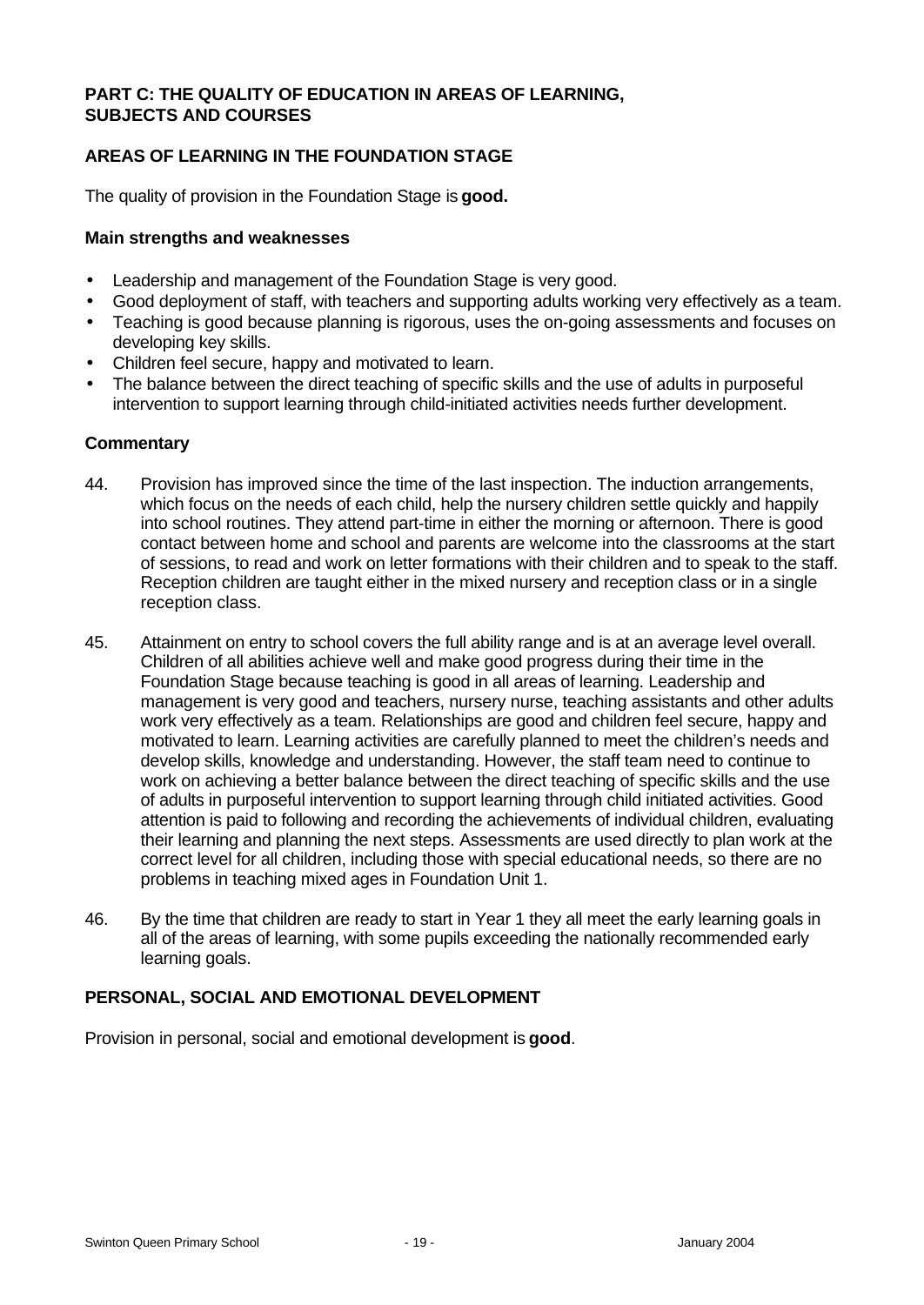# **Main strengths and weaknesses**

- Children achieve well and reach the expected learning goal in this area.
- Relationships are good and so children quickly settle into school routines.
- Adults set high expectations and are good role models.
- Children become eager learners because the teaching is motivating.
- The children learn to behave well and grow in confidence and self-esteem.

# **Commentary**

- 47. The quality of teaching and learning is good and children achieve well. By the time that they start in Year 1 all children will have attained the early learning goal for this area of learning and a good number exceed them.
- 48. In the nursery, the children quickly learn to hang up their coats and register themselves, guided by the parents, which is a lovely touch. Older children are expected to tidy up and dress themselves after physical exercise. Children in the reception class choose their activities sensibly, and treat the resources and equipment with respect. Role-play areas and outdoor provision promote co-operative play and enable children to develop self-confidence and independence. All adults provide good role models. There is a consistent approach to expectations in terms of behaviour and this is made clear to the children. This consistent approach helps most children to conform well.
- 49. The classrooms are orderly and children are well managed so they feel secure and happy in the calm environment. The teaching team uses every opportunity to promote self-esteem and sensitivity to the needs of others. Children are encouraged to share resources and to take turns and to put up their hands when asking or answering questions. Most conform to these requests, interact well and play harmoniously together. Many pupils work for good periods of time on specific tasks. They show good levels of concentration and perseverance, for example, during whole-class introductions, and the early seeds of children wanting to do well and work hard are already staring to flourish.

# **COMMUNICATION, LANGUAGE AND LITERACY**

Provision in communication, language and literacy is **good.**

# **Main strengths and weaknesses**

- Teaching is good and children achieve well.
- The development of children's vocabulary is a strong feature.
- The development of speaking and listening skills is good.

# **Commentary**

50. In this area of learning the children achieve broadly as expected by the end of the reception year. Children's speaking and listening skills are developed through every opportunity. The development of vocabulary is a strong feature of the teaching in all areas of learning. The teachers and other adults skilfully join children as they work making collages, using a feely box and in the water tray full of spaghetti, asking questions, making observations and providing a running commentary using language which is well matched to children's level of understanding. Adults consistently encourage children to answer in complete sentences and to try and expand their vocabulary. The children love listening to stories and the expressive and animated ways in which the teachers and other staff read, captivates their attention. The quality of relationships in the classrooms means that children are always ready to offer their views and opinions or talk about happenings in their life. Children handle books well and are already starting to link pictures with print and recognise that print conveys meaning. Staff in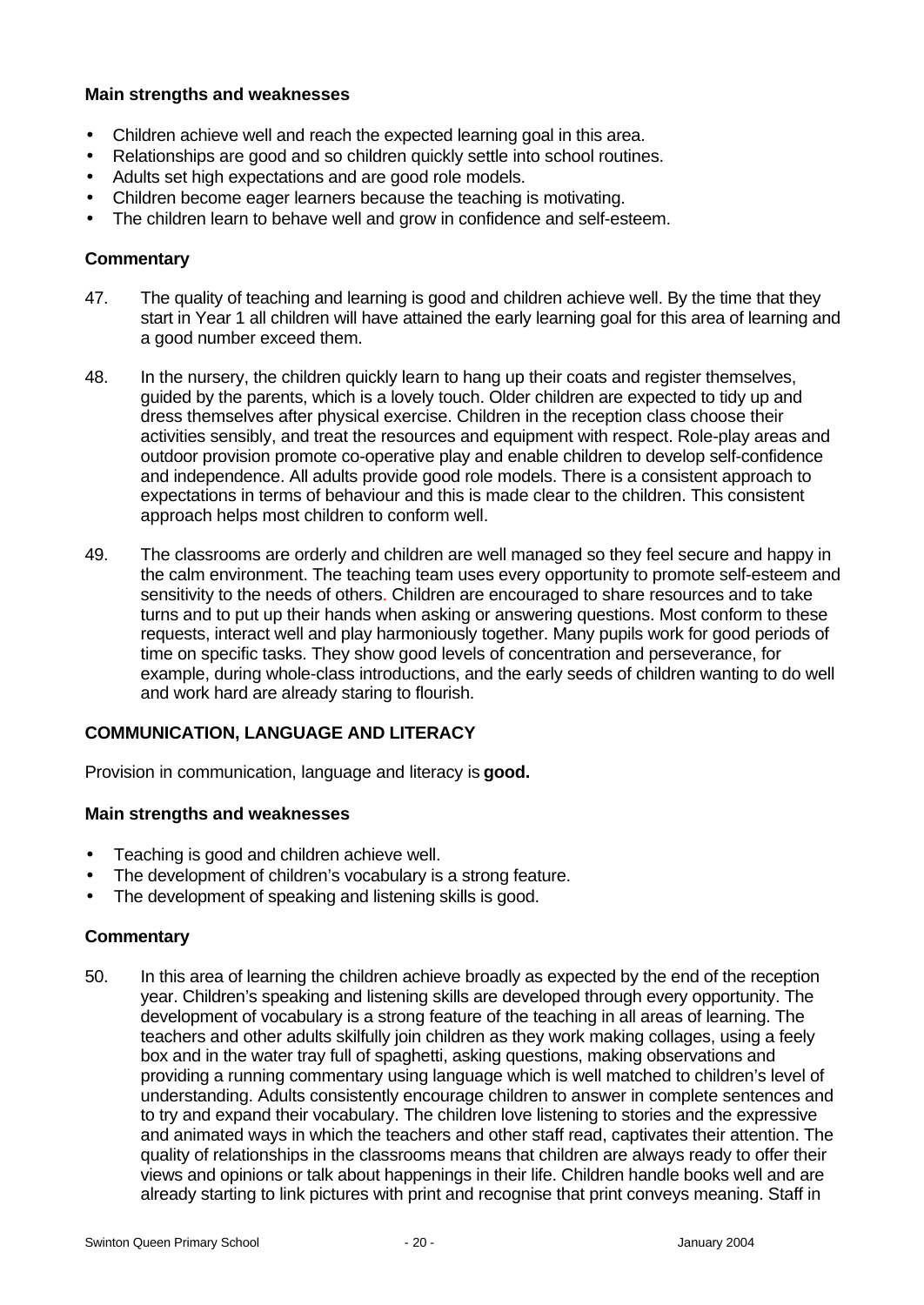the nursery class set the children off to a flying start by teaching the links between letters and sounds through 'fun' activities and rhyming words, songs and games. In learning to write, the children are supported as they move from one step to the next, by linking the learning of letters and sounds to spelling as well as reading and by showing them how to create letters.

# **MATHEMATICAL DEVELOPMENT**

Provision in mathematical development is **good.**

#### **Main strengths and weaknesses**

- Teaching and learning are good and children achieve well.
- Good opportunities are provided for children to learn through practical activities.
- Good and effective questioning by the teachers.
- The development of children's mathematical vocabulary is a strong feature.

#### **Commentary**

- 51. Teaching and learning are good and this helps to ensure that all children achieve well and attain the early learning goal by the time that they are ready to start in Year 1. In both the Nursery and Reception classes, the lessons are full of practical activities, which are interesting and fun. These practical activities help children to get a far more concrete understanding of number and also keep them interested. In the nursery, half of the children recognise the numerals that represent one to ten (some, one to twenty) and are able to select these from an array and order them. Good questioning, 'What is one more than two?' 'What is one less than five?' and 'Which number comes before six?' encourages all of the children to think about number order. A good range of counting songs and rhymes also enhances the children's learning. These help them to understand the idea of 'taking one away' and 'adding one to'. A group of nursery children sang and acted out 'Five Speckled Frogs' and 'One, Two Three, Once I caught a Fish Alive'. The teacher constantly asked 'How many next?' and 'How many left?'
- 52. In the reception class, in one lesson observed during the inspection, the teacher used a 'human' number line, with the numerals one to twenty in the wrong order. The children sorted themselves into the correct order. The teacher skilfully differentiated her questioning to the ability of each child, giving praise and encouragement.
- 53. New mathematical vocabulary is introduced confidently. 'Tall' and 'short' were introduced during one lesson observed. Some children ordered cones according to height, others used unifix cubes to measure the height of different objects and then put them in order from tallest to shortest, while others ordered the heights of the children in their groups. Again, very good quality questioning by the teacher and teaching assistant helped consolidate this work. All these practical activities ensure that the children really do understand the mathematical concepts, and pave the way for future learning.

# **Knowledge and Understanding of the World**

It was not possible to see all aspects of this wide area of learning during the inspection. However, there is sufficient evidence from the examination of planning, work on display, on-going activities and those aspects that were seen to show that provision for knowledge of the world is **good**.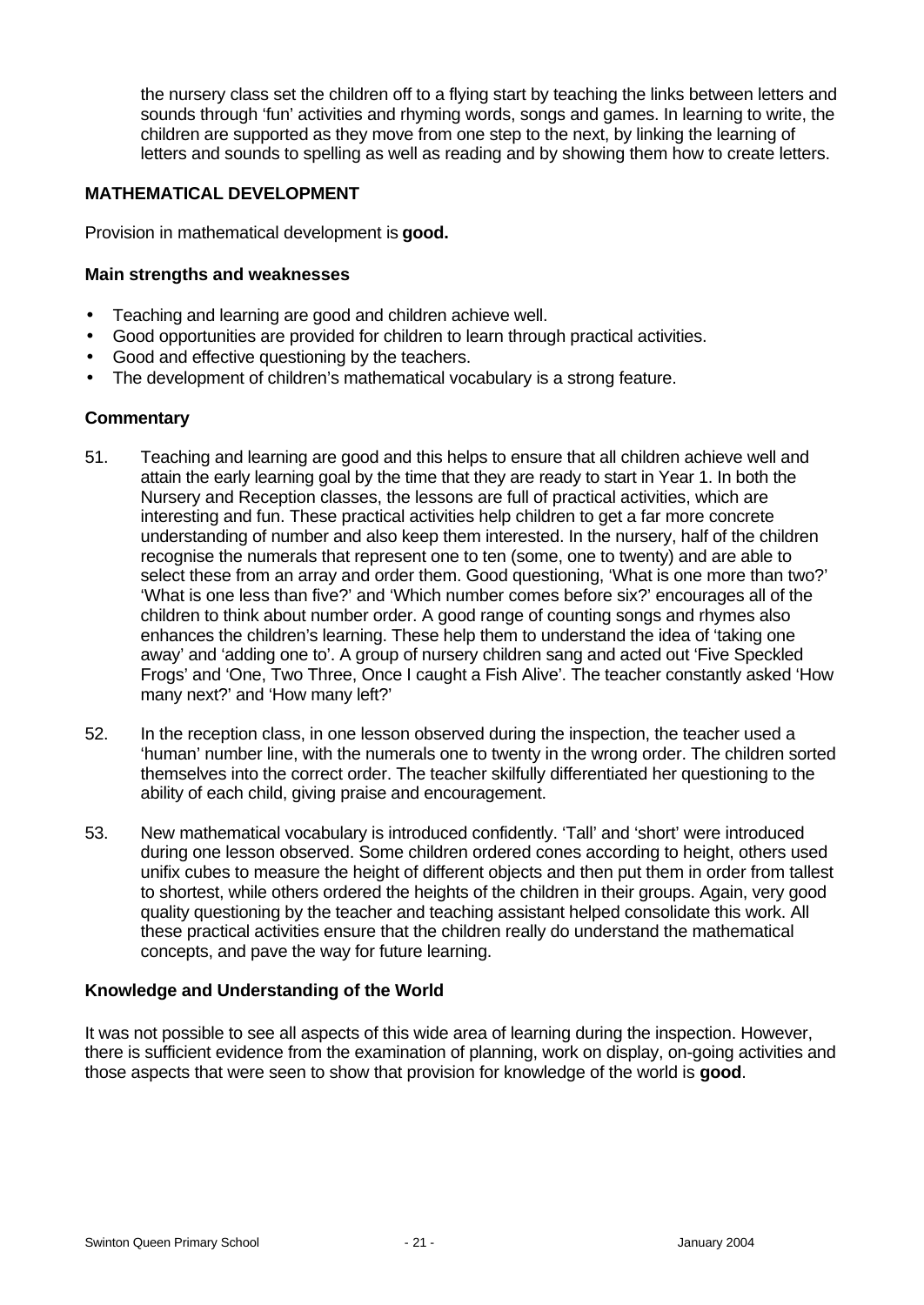# **Main strengths and weaknesses.**

- Teaching and learning are good and children achieve well.
- The teaching units are well organised and provide a good range of learning opportunities including a full range of direct experiences.
- The continuous access to the outdoors and a range of large apparatus extends and enriches class-based provision.

# **Commentary**

54. The effective teaching and learning ensures that children achieve well and by the time they start in Year 1 they will have attained the early learning goal. Teaching is effective because it continually encourages the natural curiosity of children to explore the world around them, particularly through the regular use of the external accommodation and large apparatus. Observational skills are enhanced. During the inspection, a small group of children were observed, using magnifying glasses to look at and discuss a collection of small creatures and natural materials located in the sand pit. Their sense of touch was also investigated through the use of a 'feely' box. Through skilful questioning, the teachers helped the children to articulate what the objects felt like. Nursery children responded in complete sentences 'It's wobbly.' It's tickly' and 'It's soft and fluffy.' Staff tap into children's own experiences through well-led discussions and good questioning. Discussions about children's feelings and happenings in their lives engender an early awareness of care and respect for others. The children in both the nursery and reception classes have regular access to computers, which they use confidently.

# **PHYSICAL DEVELOPMENT**

Provision in physical development is **good.**

# **Main strengths and weaknesses**

- Teaching and learning are good.
- The outdoor areas enhance children's physical development.
- There are many effective opportunities for children to develop their physical skills in the nursery and reception classes.
- Fine motor skills are being developed well.

# **Commentary**

55. The quality of teaching ensures that children achieve well and attain the early learning goal by the time that they are ready to start in Year 1. The outdoor activity area offers good opportunities for physical development, having a good variety of apparatus including tunnels, climbing frames, walkways and large wooden blocks to develop ability to climb, balance and swing. During a physical education session, reception children used space well and their movements, including stretches and balances, were confident and controlled. The children were able to use movement, body positions and facial expressions to re tell the story 'We're going on a bear hunt.' Fine motor skills are being developed well, as children use play-dough, clay and other malleable materials. Staff also make sure that children are directly taught how to use scissors, glue, paint, pencils and crayons. During the inspection, children used textured rollers and play-dough containing the essence of orange, peppermint and coffee (linked to smell and touch) and glue and textured materials.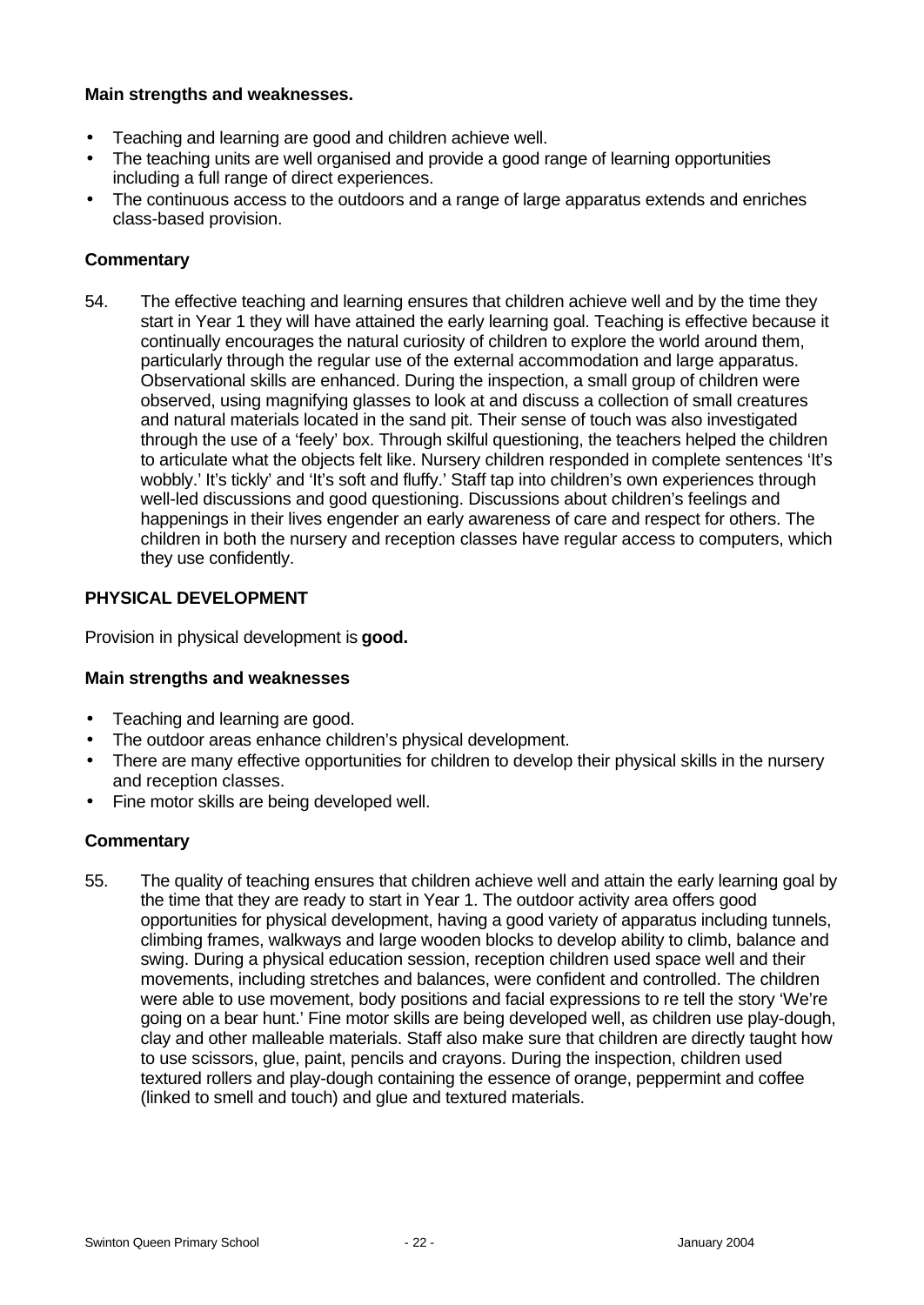# **CREATIVE DEVELOPMENT**

It was not possible to see all aspects of this wide area of learning during the inspection. However, there is sufficient evidence from the examination of planning, work on display, on-going activities and those aspects that were seen to show that provision for creative development is **good**.

#### **Main strengths and weaknesses**

- Teaching and learning are good.
- Children benefit from a good range of learning opportunities.

#### **Commentary**

56. Teaching and learning are good and all children achieve well and attain the early learning goal by the end of the reception year with a significant percentage likely to exceed them. The good provision in the nursery and reception classes includes a range of materials from which children can choose and express their creativity. During the inspection, children in the reception class selected materials from the creative workshop to make pictures focusing on texture. The children were encouraged to use their sense of touch to explore and then describe the material. Most children demonstrate good levels of co-operation and collaboration during creative activities. Role-play is well used to extend the children's learning in the other areas of the curriculum. During the inspection, the role play area in the nursery became a café with menus, money and order pads, linked to 'The tiger who came to tea.'

# **SUBJECTS IN KEY STAGES 1 and 2**

# **ENGLISH**

Provision in English is **very good**.

# **Main strengths and weaknesses**

- Overall, standards are above average at the ages of seven and 11. Pupils' achievement is good.
- The quality of teaching and learning is good.
- Strong support for pupils with learning difficulties.
- Very good leadership and management.
- The use and development of literacy skills through other subjects is very good.
- 57. Standards and provision have improved since the last inspection. Pupils' achievement is enhanced by the opportunities to use and develop oracy and literacy skills across the full range of subjects, Pupils with special educational needs and those learning English as an additional language are making good progress towards the targets set for them.
- 58. By the age of seven, speaking and listening skills are developing well because of the wide range of opportunities in English lessons and across the wider range of subjects. Pupils are used to discussing issues in pairs, groups and whole class sessions. Pupils read very well and all are, rightly, expected to reach national standards in the forthcoming tests. Higher attaining pupils are very good readers of challenging texts and are able to pinpoint accurately the main points about the plot and characters. In addition to being very expressive, they also know how to use the library to find information. The content of pupils' writing is good and interesting. All pupils are developing good punctuation skills. Standards of handwriting and spelling are not high enough.
- 59. By the age of 11, the majority of pupils have above average speaking, listening and reading skills. The highest attainers talk at length and with great interest about the work they do, events in the news and complex issues such as similarities between religions. Their oral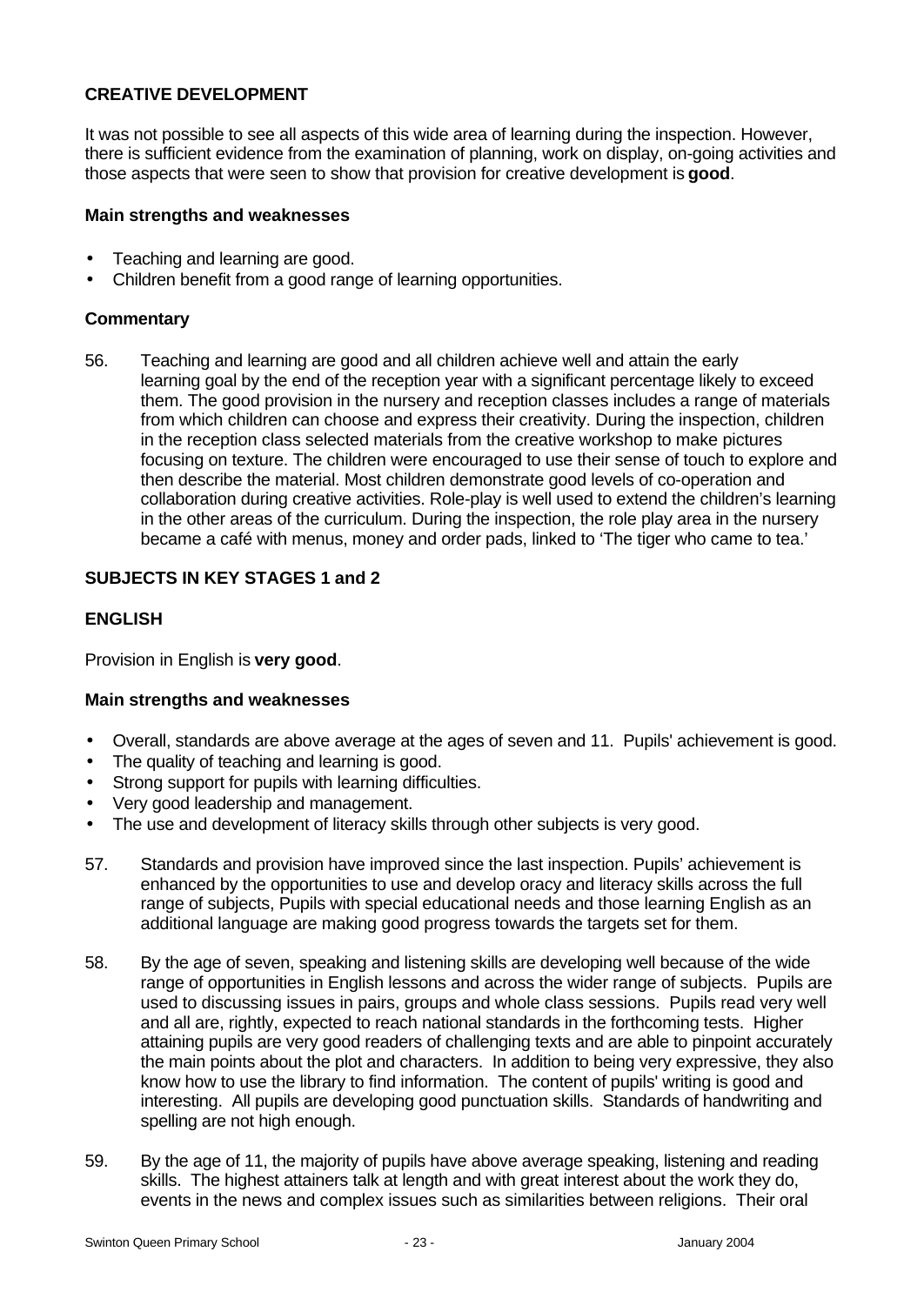skills are also used effectively when they lead discussion groups and often they bring out the best in their peers. Most pupils are mature readers who have a wide range of reading interests. Their recall of books read previously is very good and their knowledge of plot and character is very accurate, informative and interesting. Lower attaining pupils have effective basic skills and provide good detail when they discuss plot and characters. All pupils know about and use effectively the well-organised and widely stocked library. All pupils write interesting and thought-provoking pieces. They are skilled at grabbing the readers' attention and have a good knowledge and understanding of writing styles, such as persuasive pieces and recounting events. There has been good improvement since the last inspection in the use of paragraphs. Higher attaining pupils have strong and accurate skills in spelling and punctuation. However, handwriting skills are not as good as they should be for all pupils and spelling skills are not strong enough for average and lesser attaining pupils.

- 60. Overall, the quality of teaching is good. The subject coordinator has very strong skills and she taught a very good lesson. Throughout the school, the main strengths in the teaching are:
	- very good planning that emphasises the effective use of time in developing pupils as independent learners;
	- the very effective use of teaching assistants to develop good skills in group work and to give strong support for pupils with learning difficulties;
	- the very good use of assessment to quide individual pupils' learning and, on a wider scale, to identify significant weaknesses. Pupils have improvement targets in their books. Marking is good. Teachers are accurate in their judgements and make appropriate comments that are aimed at improvement. Insufficient attention is paid to handwriting and spelling and this leads to inconsistent standards.
- 61. Leadership and management are very good, because of:
	- the very strong monitoring, tracking and development of teaching, standards and achievement;
	- the high emphasis on developing pupils' analytical skills, research methods and collaborative working, even when this level of focus leaves less time for the development of other writing skills.

The coordinator shares responsibility with the headteacher and this has brought a fresh and searching rigour to teachers' approach.

# **Language and literacy across the curriculum**

- 62. This is a very strong part of the school's work. Almost without exception, other subjects provide very good opportunities for pupils to use and develop their speaking, reading and writing skills, for instance:
	- in science, Year 6 pupils are very good at writing and following instructions and use bulletpoints accurately and to good effect;
	- in geography, there are good examples of persuasive writing, good use of paragraphing and pupils draft and re-draft their work;
	- in information and communication technology there is a wide range of word processing, drafting and re-drafting.

# **MATHEMATICS**

The provision for mathematics is **good.**

# **Main strengths and weaknesses**

- Teaching is good with some very good teaching challenging pupils.
- Teachers know their pupils well and provide activities which support pupils in their learning.
- Teachers' marking is very good and identifies what pupils need to do to improve.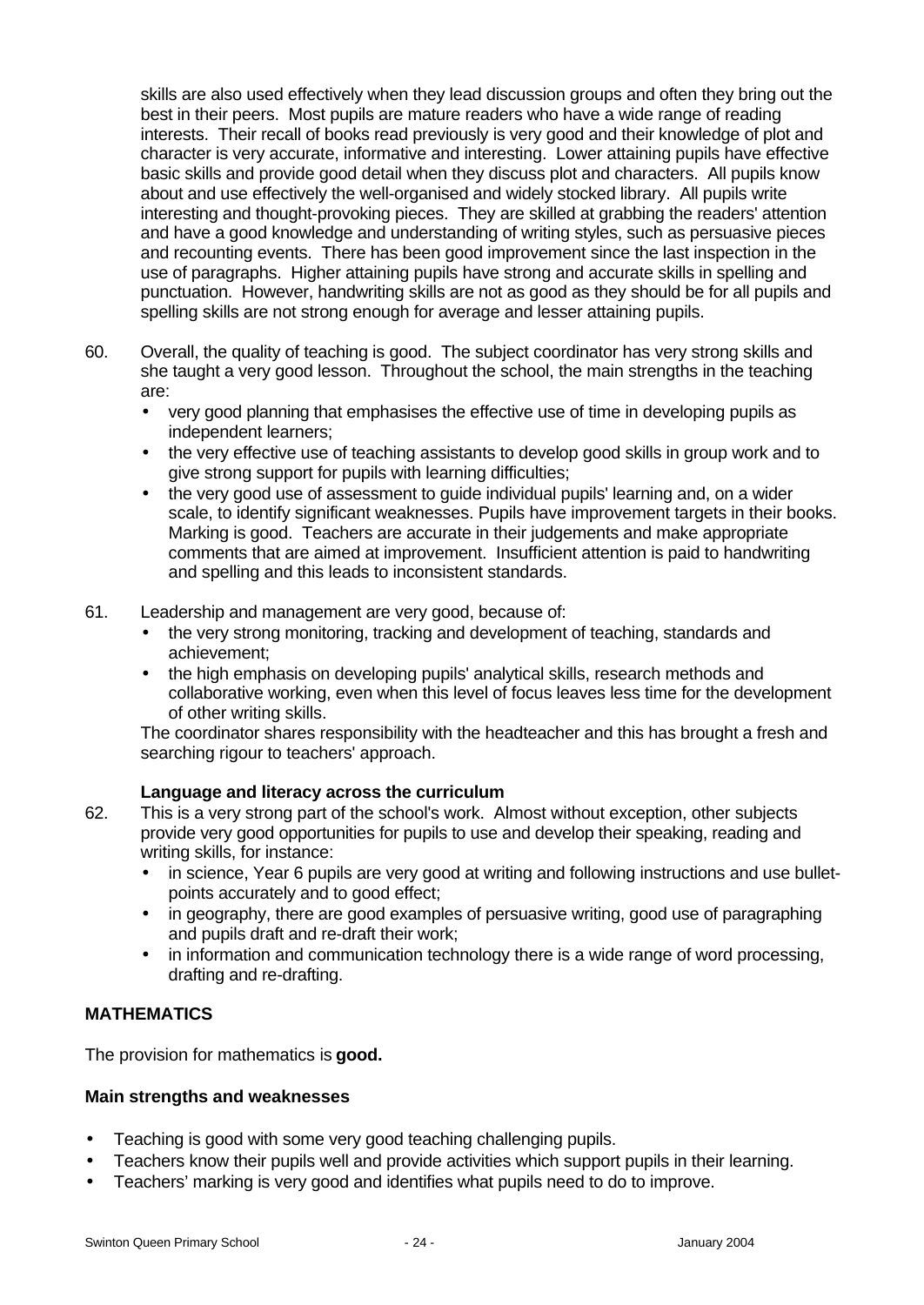- A newly implemented method of setting precise individual targets is contributing to rising standards.
- Pupils use their basic numeracy skills well in calculations. However a lack of consistency in layout and poor presentation limits their ability to solve problems.
- Leadership and management are good because of effective monitoring and evaluation of teaching and learning.

# **Commentary**

- 63. Standards by the end of Year 2 and year 6 are in line with national expectations. This is similar to those seen in the previous inspection. Pupils make satisfactory progress compared to their attainment on entry to the school. Where teaching is challenging pupils achieve well. Pupils with special educational needs and those learning English as an additional language receive very good support and make good progress within lessons. Suitable arrangements are in place to meet the needs of the gifted and talented who also achieve well. The school has made progress in developing pupils' abilities in using and applying number which was a key issue in the last inspection. Problem solving is a regular part of lessons and pupils are usually accurate in their calculations. However, analysis of work in books shows pupils to be less effective in using these skills in solving word problems because of inconsistencies in layout and presentation.
- 64. Teaching is good with some very good examples. All teachers are well prepared with detailed planning. Teachers know their pupils well and provide resources and activities which support their learning. In a good Year 2 lesson all pupils made good progress in manipulating numbers. This was because the teacher had provided the pupils with apparatus and activities clearly matched to their abilities. In a challenging activity higher attaining pupils persevered in completing a nine square addition grid to a given total. They made good progress in their understanding of the relationship between addition and subtraction. Very good teaching was seen in two Year 6 lessons. This was exemplified by very clear and carefully structured explanations matched well to pupils' abilities. Lower attaining pupils in one lesson made good progress in their understanding of the relationship between fractions and decimals. Higher attaining pupils, in the other lesson, constructed formulae which could be used to solve a given problem. Both lessons were characterised by very good relationships which gave pupils the confidence to 'have a go' at challenging problems.
- 65. Leadership and management are good. There is careful monitoring and evaluation of the subject. Effective assessment procedures track pupils' individual progress. This helps management to identify groups of pupils who need extra support and ensure school targets are met. For example, a 'booster' class for Year 6 will ensure that pupils affected by staffing will achieve their full potential. Management is responsive to perceived needs. Individual targets have recently been refined to make them more specific for individual pupils. Teachers follow guidelines for marking and provide pupils with advice on how they can improve. This combined with very good teaching in Year 6 is beginning to impact well on raising standards.

# **Mathematics across the curriculum**

66. The school ensures that pupils have opportunity to apply and use their mathematical knowledge in other subjects. In information and communication technology they collect and display data in tables and graphs and explore the attributes of two-dimensional shapes. In their science work they record and organise data in comparing growth rates between boys and girls. They carry out traffic surveys in geography; complete a tally chart and pictograph. Paired discussions are a regular feature of lessons and contribute to the development of pupils speaking and listening skills.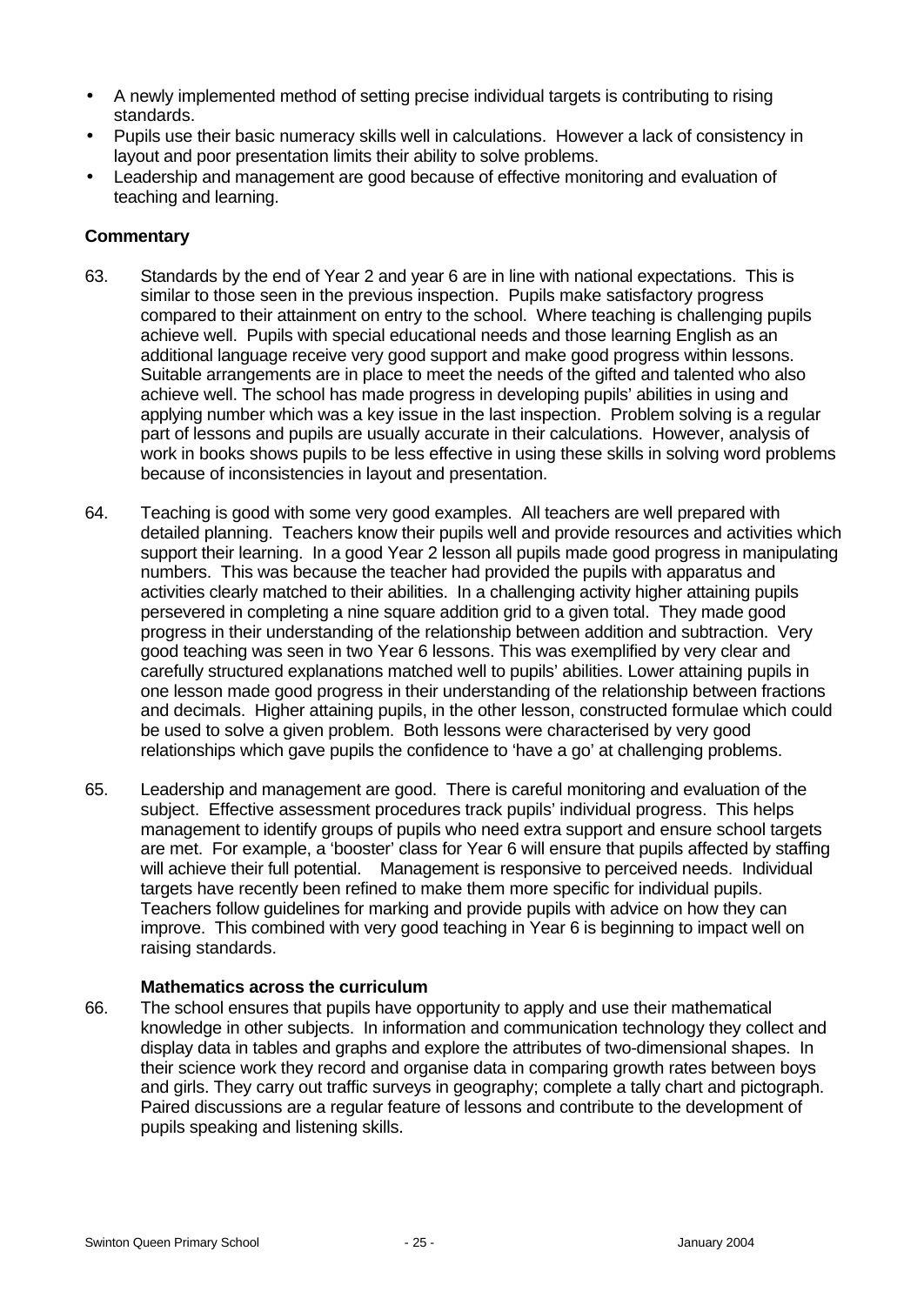# **SCIENCE**

Provision in science is **satisfactory.**

#### **Main strengths and weaknesses**

- The teaching of experimental, investigative science and the development of scientific vocabulary has improved since the last inspection.
- Scientific enquiry is an essential part of every unit of work in the scheme of work.
- Learning intentions are made clear to pupils.
- The science co-ordinator has a clear view of the strengths and areas for improvement in the subject.
- The school needs to further develop pupils' recording of their investigations, deductions and hypotheses and their presentational skills in general.

# **Commentary**

- 67. Results in the national tests over the last four years have been variable, but the trend is basically one of improvement. Pupils' attainment is broadly in line with expectations for their ages and is satisfactory. Good progress has been made since the last inspection and the key issue to improve pupils' individual investigational skills has been fully implemented. In fact, pupils' enquiry skills are much improved, such as their ability to think scientifically and make sensible hypotheses. Relationships are supportive and encouraging, allowing pupils to work confidently and to enjoy science.
- 68. Overall, the quality of teaching and learning is good. Teachers build well on pupils' knowledge and understanding. There is a strong emphasis on pupils experimenting for themselves. Pupils are encouraged to work in groups and to discuss their observations. Marking is supportive and makes good suggestions as to how pupils can improve. In Year 2, a two-part lesson on materials and their properties, was divided into a practical session, requiring pupils to group materials into three categories 'definitely man made', 'definitely natural' and 'unsure' and a research session. The research session involved the pupils using a range of information sources to place the materials they were unsure of in a category. In another lesson, pupils in Year 5 showed a good understanding of how some mixtures can be separated, while appreciating that it is more difficult to reverse others and for some it is impossible.
- 69. Written recordings in science books are limited and do not reflect the pupils' investigative skills and understanding or the excitement and pride they have in their science work. This is an area for development. However, the limited amount of written work seen, does encouragingly show different methods of recording investigations including labelled diagrams, flow diagrams, instructions, bullet points and explanation.
- 70. Leadership and management is good overall. The coordinator is knowledgeable about his area of responsibility, and has undertaken some monitoring and evaluation through:
	- scrutiny of planning before and after lessons;
	- analysis of national test results;
	- the analysis of pupils' work.

A limited amount of monitoring through classroom observations has been undertaken and further, more systematic, monitoring through lesson observation is planned. The coordinator knows the strengths of his subject and can identify areas for development. Science is well resourced, and new resources are purchased to support teaching on request to the headteacher.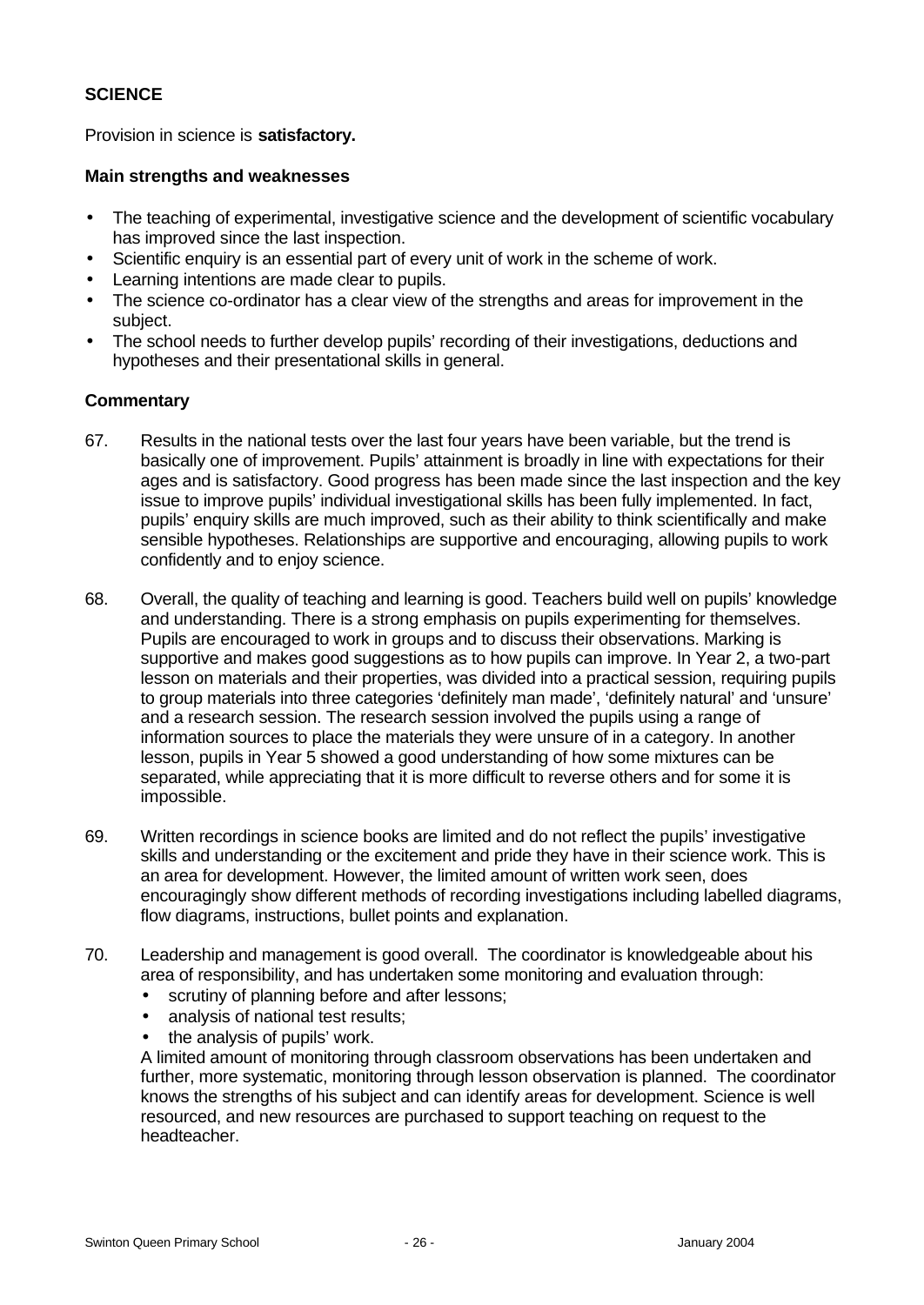# **INFORMATION AND COMMUNICATION TECHNOLOGY**

Provision in information and communication technology is **very good.**

# **Main strengths and weaknesses**

- Good teaching helps pupils make good progress in the acquisition of basic skills in ICT.
- Teachers know their pupils well and provide activities which are challenging but matched to their abilities. Pupils are therefore confident as learners.
- Information and communication technology supports learning in other subjects very well.
- The subject is very well resourced and teachers have the necessary skills and support because of very good leadership and management.

# **Commentary**

- 71. Standards by the end of Years 2 and 6 are in line with national averages. This represents a good improvement since the last inspection. All pupils make satisfactory progress and achieve well in challenging lessons.
- 72. Teaching is good with clear explanations. Pupils therefore acquire basic keyboard skills at an early stage. In a good Year 2 lesson pupils were able to access a 'paint' programme and use the mouse to select different tools from the tool bar. They were able to choose colours and create a 'warm' or a 'cold' picture. Year 4 pupils made good progress in their understanding of how ICT can be used to simulate real life situations. This was because the teacher made good use of the projector to 'model' (show the pupils) the activity. Good explanations, questioning and paired discussions developed pupils' understanding of cause and effect of changing the value of different functions. Activities in this lesson were carefully matched to pupils' abilities by changing the number of variables in the simulated programmes on throwing a ball and managing traffic lights signals. All pupils were, therefore, busy, enthusiastic and displayed a good attitude to learning. By the time they reach Year 6 pupils have a good understanding of how information and communication technology can help them in other subjects. They talk confidently about using information and communication technology as a research tool and as a word processor. They have experienced activities in all strands of the subject including remote control and sensing.
- 73. Leadership and management are very good. All aspects of issues raised at the previous inspection have been addressed. Resources have been updated and a pragmatic decision taken to use laptops. This has been well implemented and the school has made very good use of external support in this process. Staff training has increased teacher knowledge and confidence and in using information and communication technology across the curriculum. The subject coordinator is not complacent and recognises the need to continue staff development and further improve resources. The subject is monitored and evaluated and end of unit assessments for pupils are in place. The school is now well placed to further drive up standards.

# **Information and communication technology across the curriculum**

- 74. The school is making good progress in developing the use of information and communication technology across the curriculum. For example:
	- Year 5 pupils use their skills to present data collected in mathematics in a graphical form. They create spreadsheets to compare the relationship between the area and perimeter of shapes;
	- Year 6 pupils use a program to explore and record the attributes of quadrilaterals;
	- pupils use word processing across the curriculum to develop their writing skills and change the style of presentation for different purposes;
	- historical, geographical and scientific reports are written and complemented by data and pictures acquired from the internet or from CD ROMs.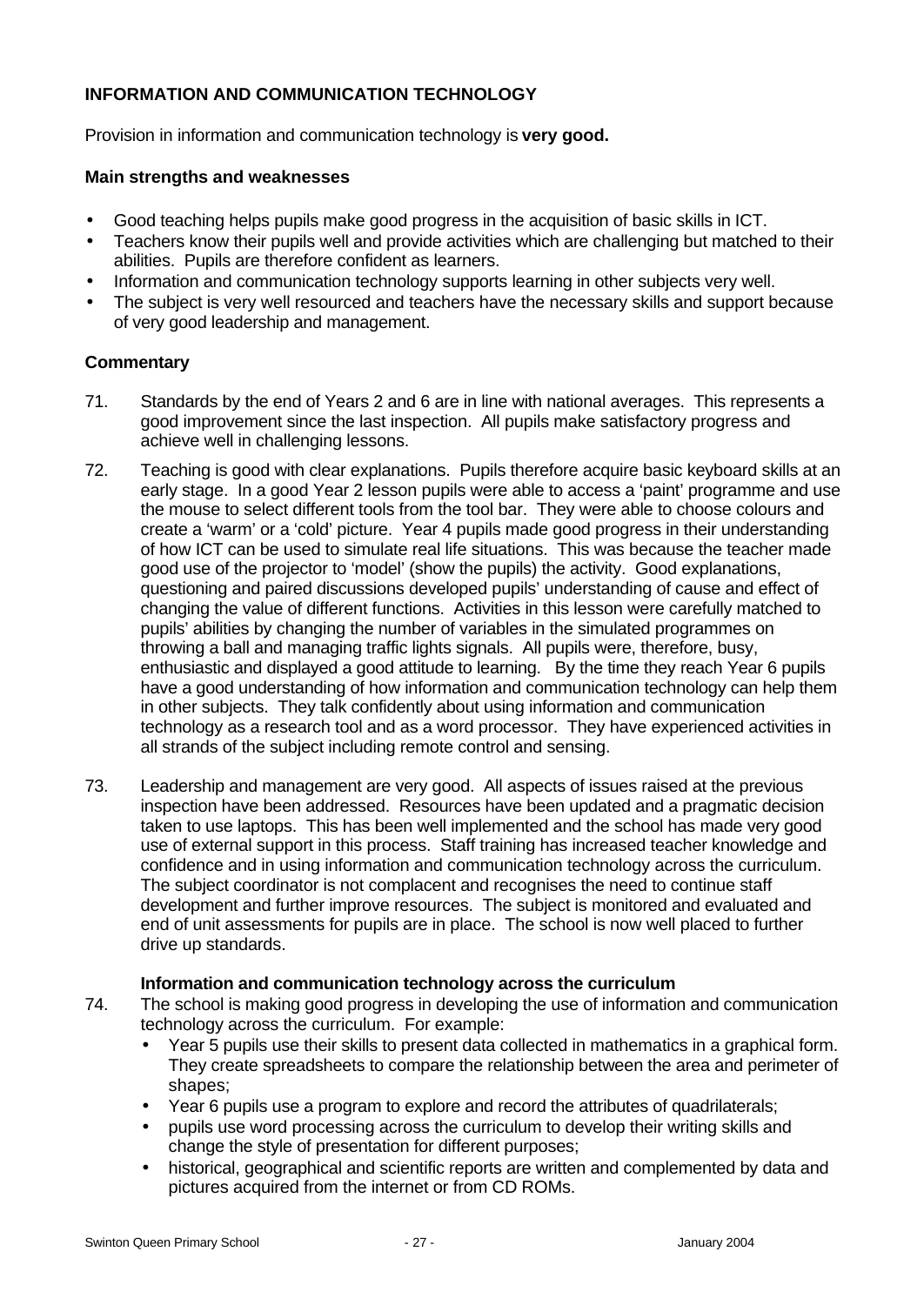# **HUMANITIES**

# **Religious education**

Provision in religious education is **very good**.

#### **Main strengths and weaknesses**

- By the age of 11, standards exceed the expectations of the locally Agreed Syllabus and achievement is good.
- The quality of teaching and learning is good.
- Leadership and management are very good.
- Good use and development of literacy and information and communication technology skills.

- 75. Throughout the school, pupils have very good knowledge and understanding of the topics they follow. Although written work in books is a little less than the norm, discussions with pupils in all years show a keen interest and wide knowledge of Christianity, Hinduism and Islam. Furthermore, the acquisition of this knowledge and understanding is very strongly helped by the pupils' wide range of information-gathering skills in literacy and information and communication technology, for example, using the internet to find an Inuit creation story.
- 76. By the age of seven, pupils know about Jesus and that his story is told in the New Testament. They talk at length about his performing of miracles and provide examples which they have often acted out in classroom and assembly role-plays. In addition, they know that the Bible has an Old Testament and New Testament. They know about many of the characters from the Old Testament, such as Adam, Eve and Jonah.
- 77. By the age of 11, pupils have built successfully on prior knowledge, skills and understanding. Particularly good is their knowledge of religions other than Christianity and their understanding of the similarities in these religions. For example, the importance of light in festivals such as Christmas, Divali and Hannukah. Further, the oldest pupils talked sympathetically about the very recent deaths of many Muslims in Mecca during the Hajj celebration. They are also able to compare and explain pilgrimages for Christians, such as those to Bethlehem, Jerusalem, Rome and Canterbury.
- 78. Overall, the quality of teaching and learning is good. The main strengths are consistent throughout the school. For example:
	- planning is detailed, matched to the range of pupils' levels of attainment and carefully identifies the opportunities to use and develop skills in literacy and information and communication technology;
	- pupils' understanding is supported by detailed reference to their own similar experiences, for example, in Year 5 pupils recalled events from their past as an illustration for how they should look at the life of Muhammad;
	- assessments are detailed and accurate and support the choice of work and level of assistance given to pupils. Teachers plan a range of visits to enrich the programme and these include a Mosque in Doncaster and the local church.
- 79. The coordinator has very good knowledge and understanding of the subject. She encourages colleagues to use the skills, knowledge and understanding that pupils have gained in other subjects to enhance their standards in religious education. For example, links with the very strong art and design lead to pupils knowing about the imagery in Holman Hunt's 'Light of the World'. She checks regularly on teachers' planning and the quality of pupils' work. The level of resources is good.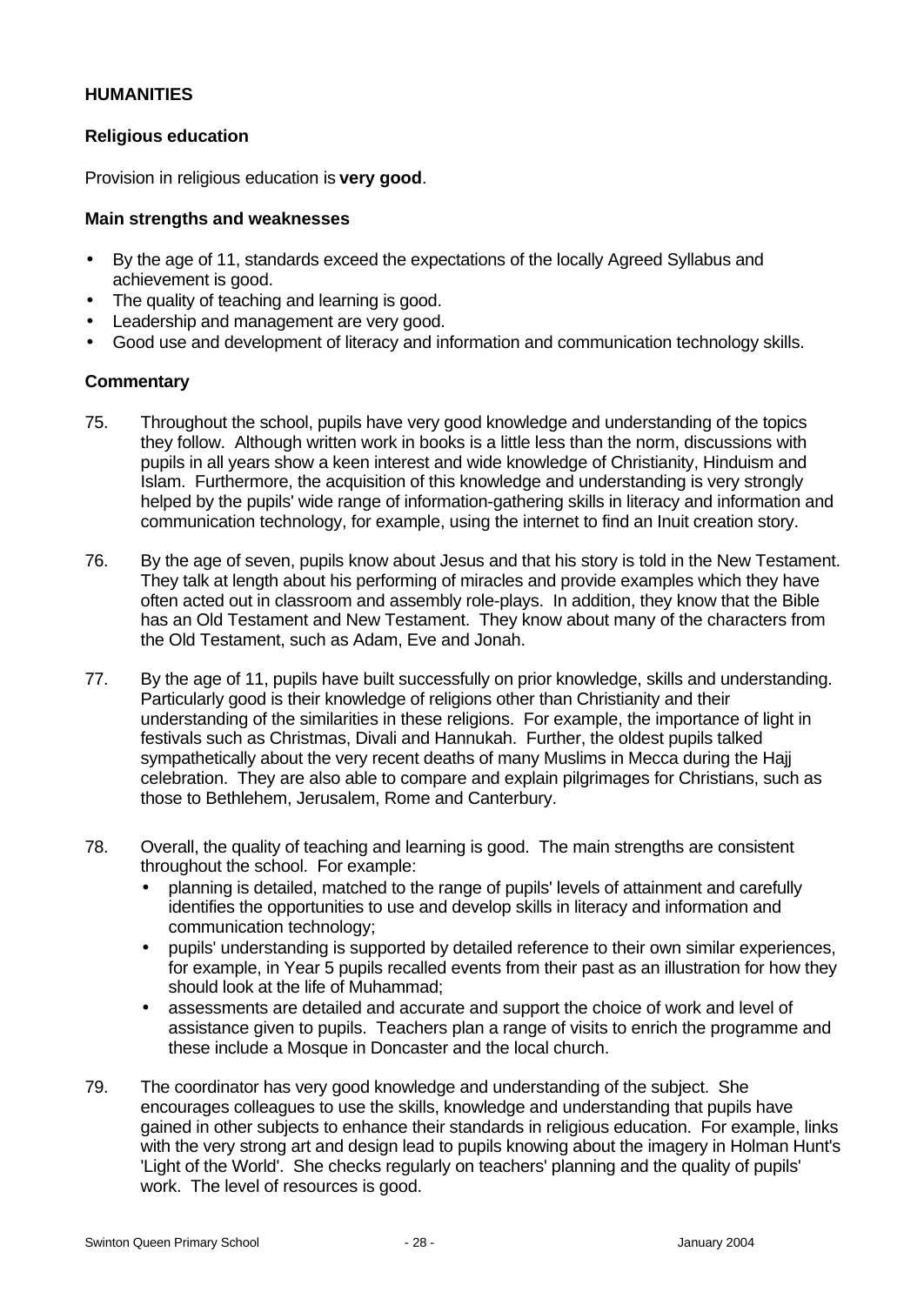# **History**

Provision for history is **good.**

# **Main strengths and weaknesses**

- Pupils' learning is supported well by visits, visitors and resources.
- Good links across the curriculum and use of information and communication technology.
- There is good emphasis on the development of historical enquiry.
- Good leadership and management monitors and evaluates the subject.

- 80. Standards by the end of Year 2 are in line with national expectations and by the end of Year 6 above national expectations. This represents good progress when compared to attainment on entry. It also represents an improvement on the standards seen in the last inspection.
- 81. Analysis of pupils' work and observation of three lessons indicates that teaching is good. Good questioning and explanations helped Year 2 pupils understand time lines and how historical periods differ. Pupils were able to place photographs at the correct date on the timeline and also explain differences when comparing a photograph of a modern London scene with one of Tudor London. Visits and visitors are used to develop pupils' enthusiasm for history. A visitor from the Viking exhibition captured Year 3 pupils' imagination and they enthusiastically used reference books and the Internet to research how Vikings lived. Pupils had made clay pots in art based on their observations of Viking pots. There is a good emphasis on the development of pupils' historical skills and the interpretation of evidence. For example Year 3 and 4 pupils described the appearance and purpose of a Viking oil lamp. Year 4 pupils, through role-play, developed an understanding of the character of Boudicca and of how individuals influence events. This helped to develop their writing skills as they wrote an interesting interpretation of Boudicca's character. Year 6 pupils' writing and speaking and listening skills were well developed as they interviewed adults about 'How they used to live.' This activity made a valuable contribution to the development of their skills in historical enquiry and interpretation.
- 82. Leadership and management are good. A two-year cycle of topics makes sure that pupils study the appropriate range of themes and also supports teachers in their planning. The topic approach and wide range of visits emphasise the links between subjects but teachers' planning indicates that subject specific skills are taught. The subject is well resourced with a good range of objects and books. The subject is monitored and evaluated and end of unit assessments of pupils' progress are in place.
- 83. In **geography** pupils' work was sampled and only one lesson was seen. It is, therefore, not possible to form an overall judgement on provision. The pupils' work and teachers' planning indicates that adequate coverage of the content and the skills is in place.
- 84. It is clear that educational visits play an important part in making the subject interesting and relevant to pupils. In a well-planned and prepared lesson, Year 1 pupils collected data on traffic flow at various locations. By reference to the data, with guidance, pupils were able to draw a conclusion as to which was the busiest road. They then constructed a pictograph for each location from the data collected. This activity not only developed their geographical skills but also mathematical skills of representing and interpreting data. A visit to Whitby supported Year 6 pupils' work on settlement studies and coastal features. They are able to describe the features peculiar to Whitby as a coastal settlement.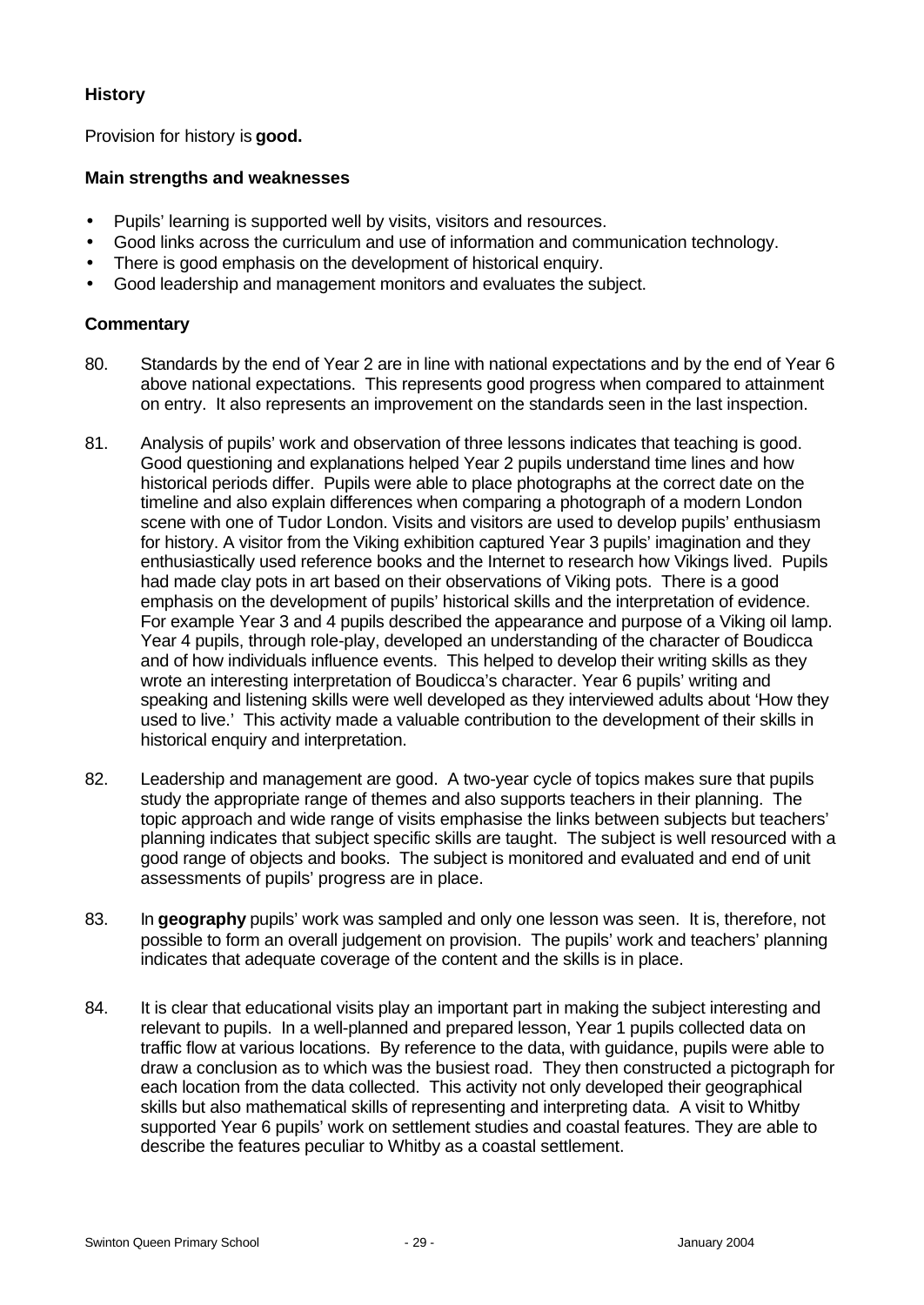85. An analysis of the subject coordinator's file indicates that guidance is in place which supports teachers' planning. Work in the subject is monitored and evaluated and pupils' work is assessed at the end of a unit of work.

# **CREATIVE, AESTHETIC, PRACTICAL AND PHYSICAL SUBJECTS**

# **Art and design**

Provision for art and design is **very good**.

# **Main strengths and weaknesses**

- Art and design and display are strengths of the school.
- Teaching was never less than good and on occasions very good.
- Leadership and management of art and design are good.
- Very good use is made of visits to art galleries and museums.
- Links between art and other subjects are a particular strength.
- The use of visual diaries and sketchbooks needs further development.

- 86. Pupils reach good standards in art and design at both seven and 11 years old. This is evident from the quality pupils' work displayed around the school and in the pupils' art folders, as well as in the lessons observed. Art plays a leading part in giving depth and balance to the school's curriculum. Art and design is a strength and makes a good contribution to the ethos of the school. Pupils' work is displayed carefully and imaginatively to complement children's efforts. The quality of provision and standards achieved have improved in art and design since the last inspection. The school is in the process of applying for the Arts' Mark Silver Award.
- 87. Pupils produce work of a good quality because of the close attention given throughout the school to the development of skills and techniques and the use of a wide range of media. The scheme of work is used effectively; so ensuring pupils make appropriate progress throughout the school. There is good progress throughout school in painting techniques and brush control. Pupils learn to mix colour well. This begins in the Foundation Stage and is built on each year. Pupils learn to use pastels, charcoal, pencil, pen and ink with confidence, as seen in Year 1 and 2 lessons. Observational drawing is well developed throughout the school.
- 88. In the lessons seen, planning was rigorous and focuses on developing skills. The pupils' evaluative skills are good. In a very good Year 6 lesson, the pupils were evaluating how different artists such as Picasso, Hockney, Warhol and Frink capture portrait. The teacher skilfully built on the pupils' prior learning through good questioning and encouraged the pupils to question the pictures and make reflective observations. The higher attaining pupils used the internet to research information about the artist and the person in the portrait.
- 89. Planning and pupils' work show that activities are planned to give as wide a variety of experience as possible. Links with other subjects, such as history and the Fire of London, are developed very well. Good use is made of information and communication technology throughout the school, both through the use of paint packages, such as the computergenerated patterns in the style of William Morris, and the internet for research into artists and styles. The curriculum is enriched through visits to local art galleries.
- 90. The coordinator is very effective and has a good understanding of the strengths of her subject and areas for development. The use of sketchbooks and visual diaries requires further development. Resources are good and carefully used by staff and pupils.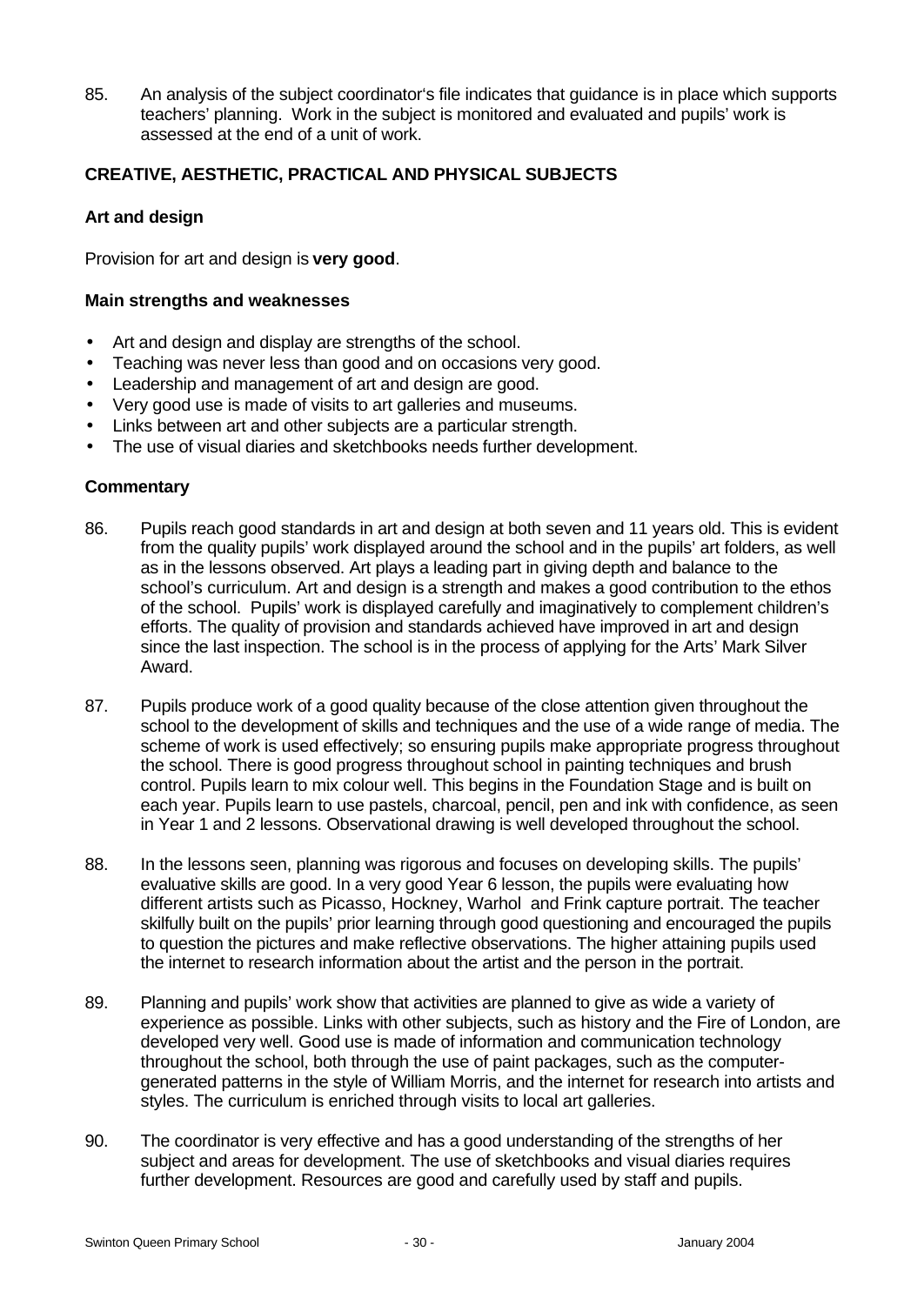- 91. In **design and technology,** it was not possible to observe any lessons during the inspection. Inspectors spoke with the coordinator, looked at planning and examined pupils' work on display.
- 92. It is evident from work displayed around the school that provision is becoming a strength of the school. Design and technology is taught in blocked periods of time, ensuring the pupils see the design process from planning to the evaluation of the finished product. Planning is rigorous, with assessments built into every unit of work.
- 93. The work on display around the school is of a good standard. In Years 1 and 2, pupils have made firemen's coats. The design process, from testing and investigating the qualities of materials to the evaluation of the finished products, is displayed. In Years 5 and 6, displays show the processes followed in making slippers. Pupils' work show the full design process including generating and clarifying ideas, adapting and developing plans, testing and evaluating materials used and finally the evaluation of the finished products. The coordinator is very effective and has a good understanding of the strengths and weaknesses of her subject.
- 94. In **music,** no direct teaching was observed during the inspection and it was not possible to make an overall judgement on provision. A comprehensive scheme for the teaching of music is in place.
- 95. All opportunities are used to develop pupils' appreciation of music. For example, when pupils went into assembly, they listened attentively and with enjoyment to a piece of music. The teacher discussed the composer and the music. The pupils sang tunefully in assembly. Pupils occasionally get a chance to perform to a wider audience, such as at the Christmas concert. In Years 1 and 2, pupils are offered the opportunity to listen to both a brass ensemble and a percussion group. In addition pupils are given the chance to learn guitar and brass from a visiting teacher. Gifted and talented singers from across both key stages attend a weekly singing group where they are given opportunity to extend their musical skills, both as a group and as soloists.
- 96. The new coordinator is knowledgeable about his area of responsibility, and has undertaken some monitoring and evaluation. Further, more systematic monitoring through classroom observation is planned. He knows the strengths of his subject and can identify areas for development.
- 97. In **physical education**, only a very small proportion of the work undertaken by the school could be observed. Consequently, no judgements are made about provision, attainment, achievement, teaching and learning. However, in swimming, records show that most pupils reach the national target of 25 metres, by the age of 11.
- 98. Planning for the subject shows a good programme of activities for the pupils and includes all of the aspects prescribed in the National Curriculum. The school's success is recognised in their achieving the 'Activemark' in 2003 and in the very good involvement in sporting activities, including competitive matches.
- 99. In the three good lessons observed, the main strengths were:
	- good planning, that emphasised the need for a warm-up, effective attention to skills and plenty of activity;
	- good demonstration of skills by the teacher and/or pupils who are doing well;
	- pupils being asked to think as well as act, for instance when following a code that determined the direction of their movements.

In the Year 2 lesson, there were also some very useful links with mathematics when pupils volunteered the description 'quarter turn' and they knew it was a right angle.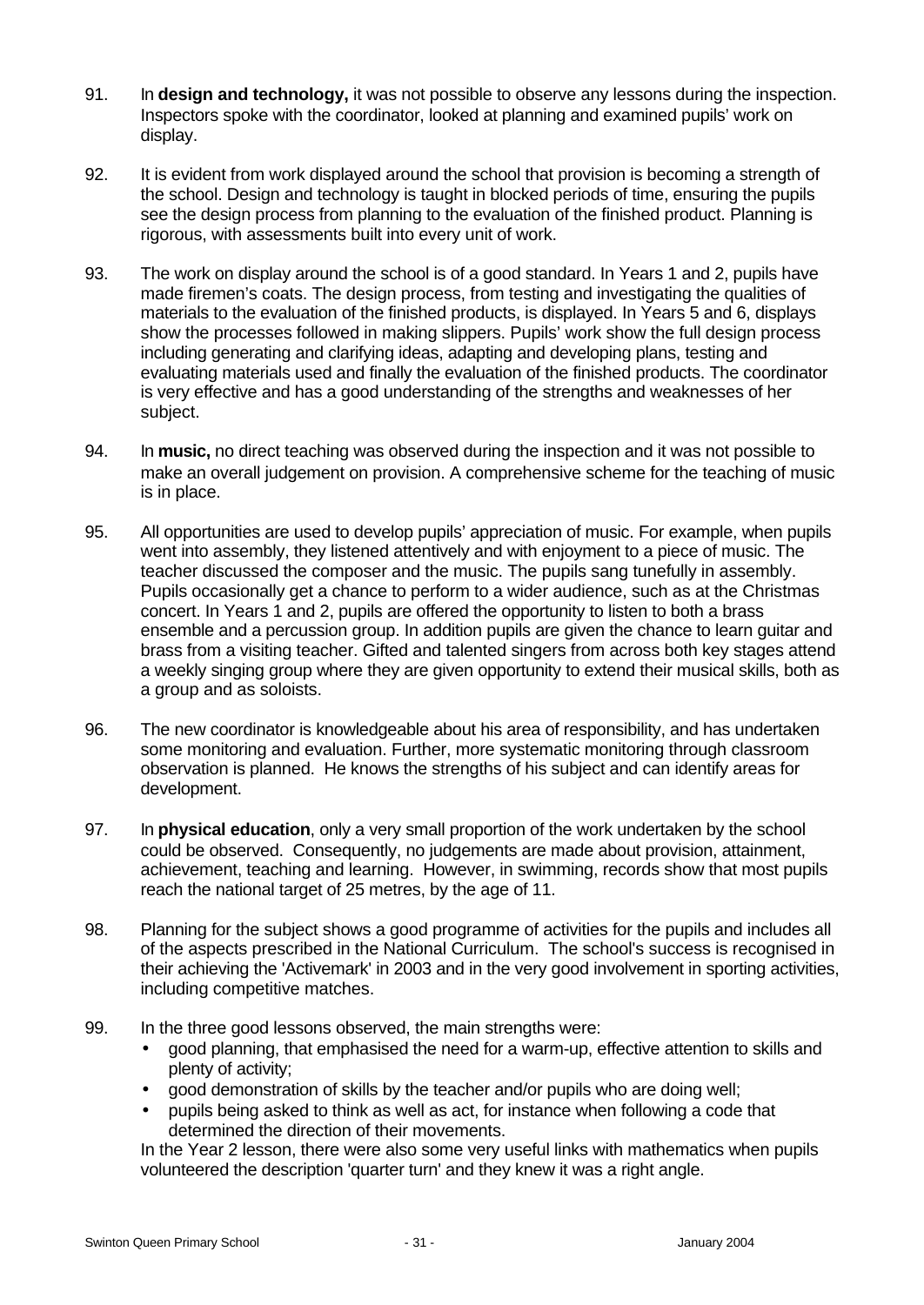# **PERSONAL, SOCIAL AND HEALTH EDUCATION AND CITIZENSHIP**

- 100. It was only possible to observe one lesson of personal, social and health education and although it is not possible to make an overall judgement on provision, it is recognised that the school places a high importance on the development of personal and social skills. A good scheme of work is in place encompassing developing relationships, health education and citizenship. 'Circle time' is used to discuss issues. In addition the school has achieved the Healthy Schools Award.
- 101. The school has a school council, 'well being' monitors, a 'friendship stop' in the playground and a learning mentor to support the children. There is also evidence of 'circle time' being used to foster pupils' skills in making democratic decisions. The scheme of work is good and is linked to resources, visits and visitors. Visitors are encouraged to share their experiences with the pupils, for example, a visitor who spoke to the pupils about the role of volunteers in charitable organisations.